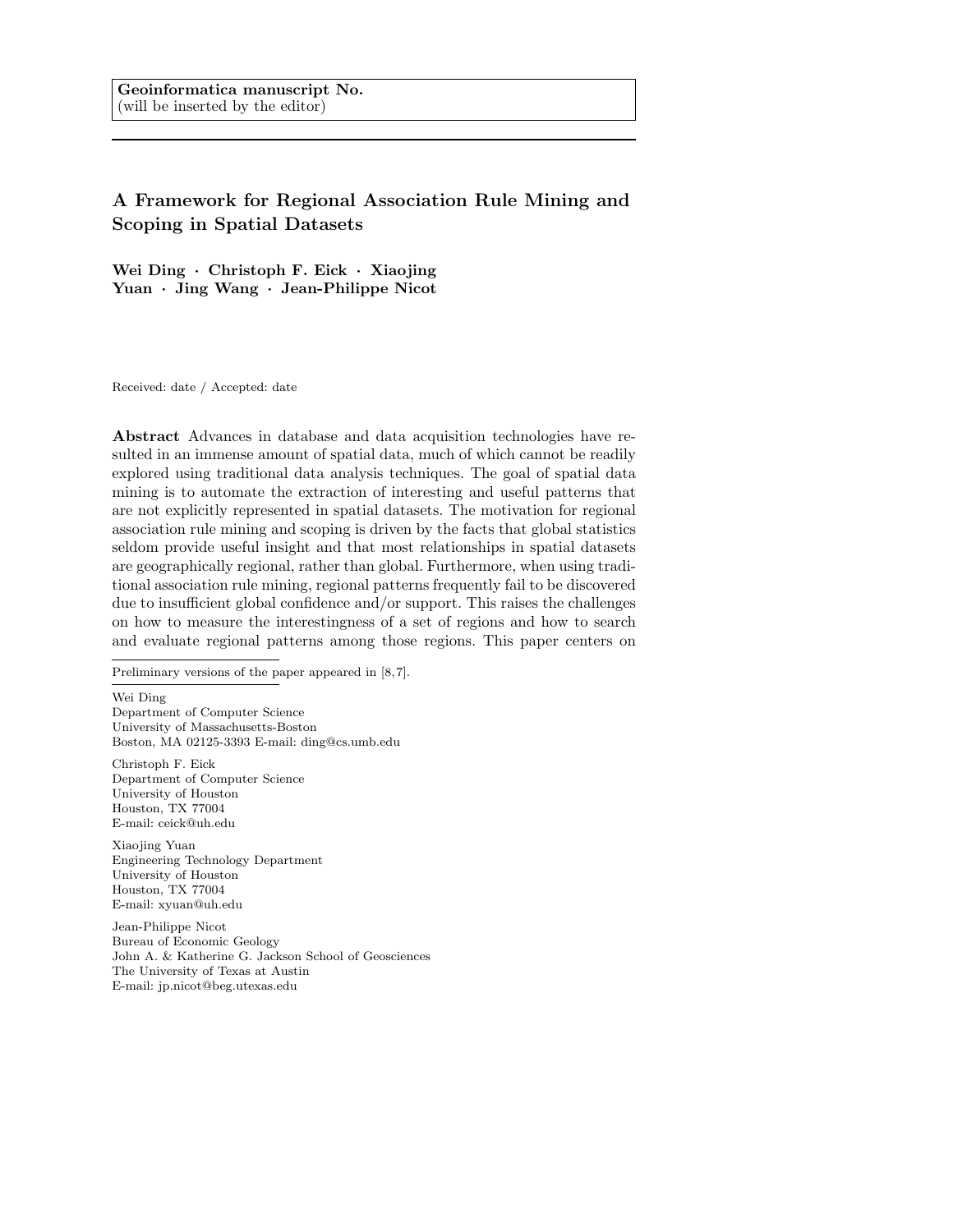discovering regional association rules and determining the scope of these rules in spatial datasets. In particular, we present a reward-based region discovery method that employs clustering to find interesting places where regional association rules are valid. A divisive, grid-based supervised clustering algorithm is introduced for region discovery. We evaluate our approach in a real-world case study to identify spatial risk patterns from arsenic in the Texas water supply. Our experimental results not only confirm and validate research results in the study of arsenic contamination, but also lead to the discovery of novel findings that need to be further explored by domain scientists.

Keywords Region Discovery · Association Rule Mining and Scoping · Clustering · Spatial Data Mining

# 1 Introduction

Advances in database and data acquisition technologies have resulted in an immense amount of spatial data, much of which cannot be readily explored using traditional data analysis techniques. Techniques of spatial data mining have been developed to automatically find novel, useful, but implicit patterns from large spatial datasets [21, 36–38, 17, 12, 16, 26, 32, 34, 44]. Of particular interests to scientists is to find scientifically meaningful regions and their associated patterns, such as, identification of earthquake hot spots, association of particular cancers with environmental pollution, and detection of crime zones with unusual activities, etc.

The motivation for regional association rule mining and scoping is driven by the facts that global statistics seldom provide useful insight and that most relationships in spatial datasets are geographically regional, rather than global. It has been pointed out in the literature [15, 30, 35] that "whole map statistics are seldom useful," that "most relationships in spatial data sets are geographically regional, rather than global" and that "there is no average place on the Earth's surface" – a county is not a representative of a state, and a state is not a representative of a country. Therefore, it is not surprising that domain experts are most interested in discovering hidden patterns at a regional scale rather than a global scale [15, 28, 29].

Unfortunately, most of the current data mining techniques are ill-suited for discovering regional knowledge. For example, traditional association rule mining frequently fails to discover regional patterns due to insufficient global confidence and/or support. A common approach to alleviate the problem is to use a small support threshold. However, this approach usually suffers from a combinatorial explosion in the number of rules generated. Furthermore, for a given dataset, the number of regions as well as the regions themselves are not known a priori. This raises two questions: how to measure the interestingness of a set of regions and how to search for interesting regions. One popular approach is to select regions to be mined based on an a priori given structure, such as a grid structure using longitude and latitude, or based on political/demographical boundaries, such as counties within a state. However,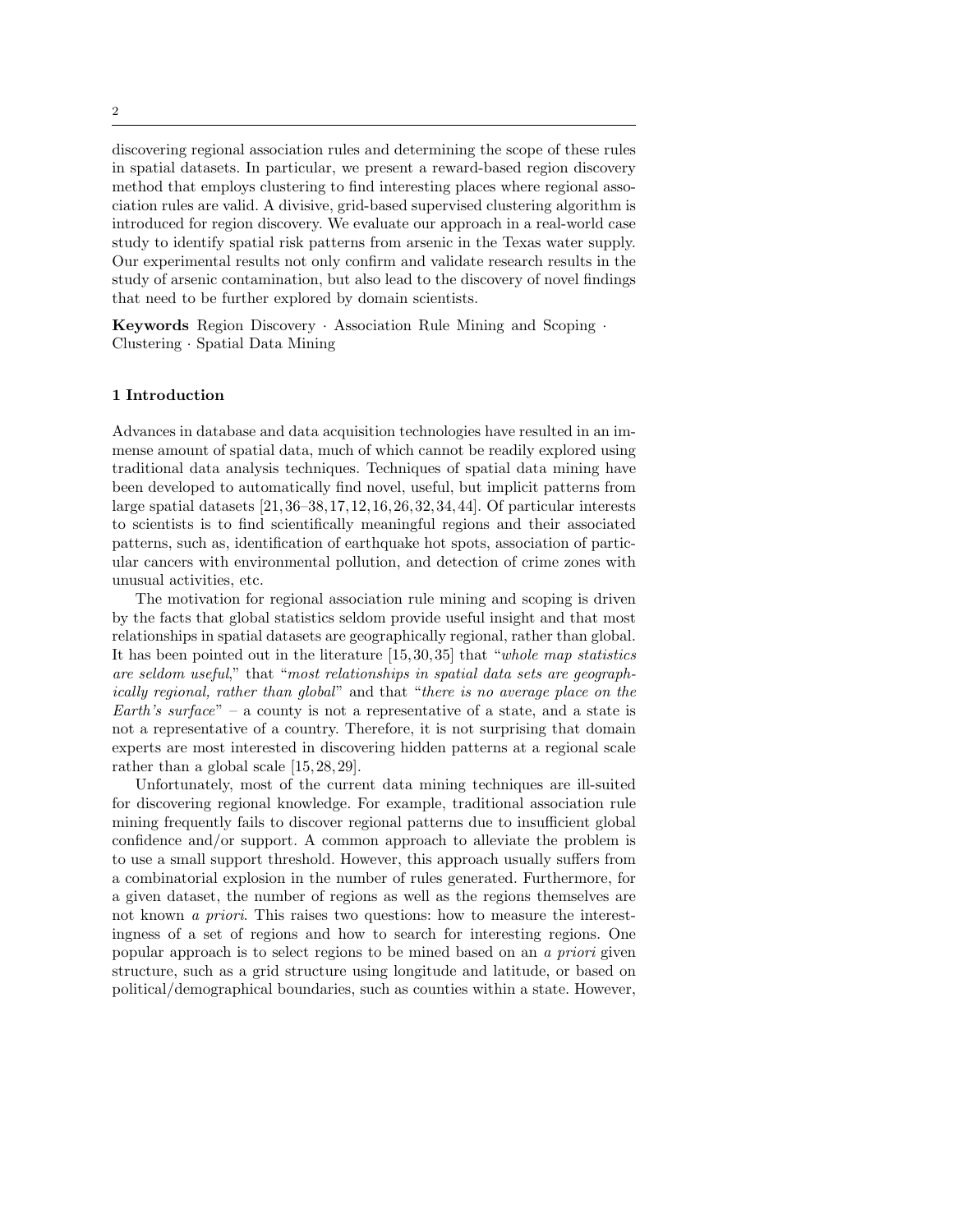|       | Well Depth        |                   | Dangerous |           | Safe | Total |       |
|-------|-------------------|-------------------|-----------|-----------|------|-------|-------|
|       | (0, 251.5]        |                   | 1000      |           | 1000 | 2000  |       |
|       | $(251.5, \infty)$ |                   | 1200      |           | 800  | 2000  |       |
|       | Total             |                   | 2200      |           | 1800 | 4000  |       |
|       |                   | Well Depth        |           | Dangerous |      | Safe  | Total |
| ZoneA |                   | (0, 251.5]        |           | 400       |      | 100   | 500   |
|       |                   | $(251.5, \infty)$ |           | 1050      |      | 450   | 1500  |
| ZoneB |                   | (0, 251.5]        |           | 600       |      | 900   | 1500  |
|       |                   | $(251.5, \infty)$ |           | 150       |      | 350   | 500   |
|       |                   | Total             |           | 2200      |      | 1800  | 4000  |

Table 1 Contingency tables between well depth and arsenic concentration.

the boundaries of the so-constructed regions usually do not match the surface boundaries of the interesting patterns, making them difficult to be discovered. Using results from our real-world case study, let us consider an association rule that suggests a well  $X$ , up to 251.5-feet deep, is associated with dangerous arsenic concentrations:

# $depth(X, 0-251.5) \rightarrow arsenic\_level(X, dangerous)$

Table 1 describes the well data of a county that includes Zone A and Zone B. Assuming the minimum confidence threshold is 70%, the pattern would not have enough confidence  $(\frac{1000}{2000} = 50\% < 70\%$  threshold) to be identified globally in the county. However, the same rule holds in Zone A because its confidence,  $\frac{400}{500} = 80\%$ , is above the 70% threshold. Notice that this rule does not hold in Zone B, due to its low confidence  $(\frac{600}{1500} = 40\%)$ . Hence a well up to 251.5-feet deep is positively associated with high arsenic contamination in zone A, but is negatively associated with dangerous arsenic concentration in the combined dataset. This reversal of an association in the global dataset is also known as spatial heterogeneity [38] or Simpson's Paradox in statistics[11].

Another interesting phenomenon is that regional association rules, by definition, only hold in a subspace but not in the global space; therefore, regional association rules may only be discovered in a particular subspace of the global space. This fact leads to novel challenges for regional association mining and scoping: (1) region discovery: how to determine regions from which useful association rules can be extracted; and (2) regional rule scoping: how to identify the scope of regional association rules. In this paper, we formalize both problems and propose our reward-based framework that utilizes the duality between regional patterns and regions where the patterns are supported: regions are used to discover regional association rules, and then regional association rules are used to determine regions in which those association rules are valid. Such regions provide a quantitative measure of how significant a regional association rule is in the global space.

Our Contributions. In this paper, we propose a novel efficient framework for regional association rule mining and scoping. We present a reward-based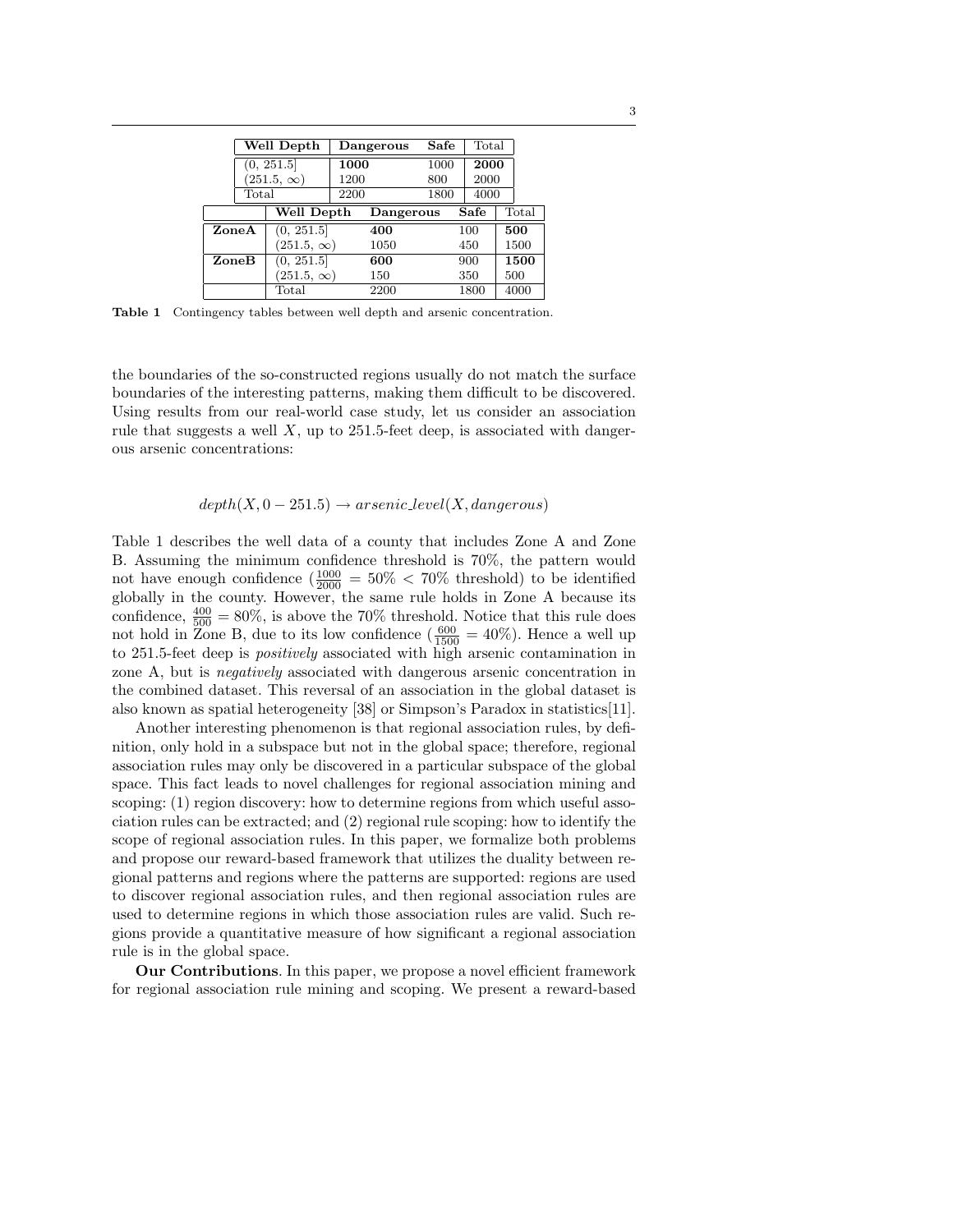

Fig. 1 An example for regional association rule mining and scoping.

region discovery method to search for regions that maximize an external fitness function, which captures what domain experts are interested in. Then an integrated approach is introduced to systematically mine regional rules from the discovered regions. At last we determine the scope of regional association rules to find places where those association rules are valid. We formulate region discovery as a clustering problem in which an externally given fitness function has to be maximized. Each cluster is assigned a "reward" value. A cluster receives a higher reward if a regional association rule exhibits stronger confidence and support.

We have designed and implemented a new divisive, grid-based supervised clustering algorithm to identify interesting regions in spatial datasets. The cluster algorithm searches for clusters to find interesting regions of arbitrary shape and scale.

We empirically evaluate the effectiveness of our framework using a realworld case study to identify spatial risk patterns from arsenic in the Texas water supply. Our experimental results not only confirm and validate research results in geoscience, but also lead to the discovery of novel findings that need to be further studied by domain scientists.

Figure 1 illustrates the basic procedure of our approach using a real example from our case study. An association rule a, Wells with nitrate concen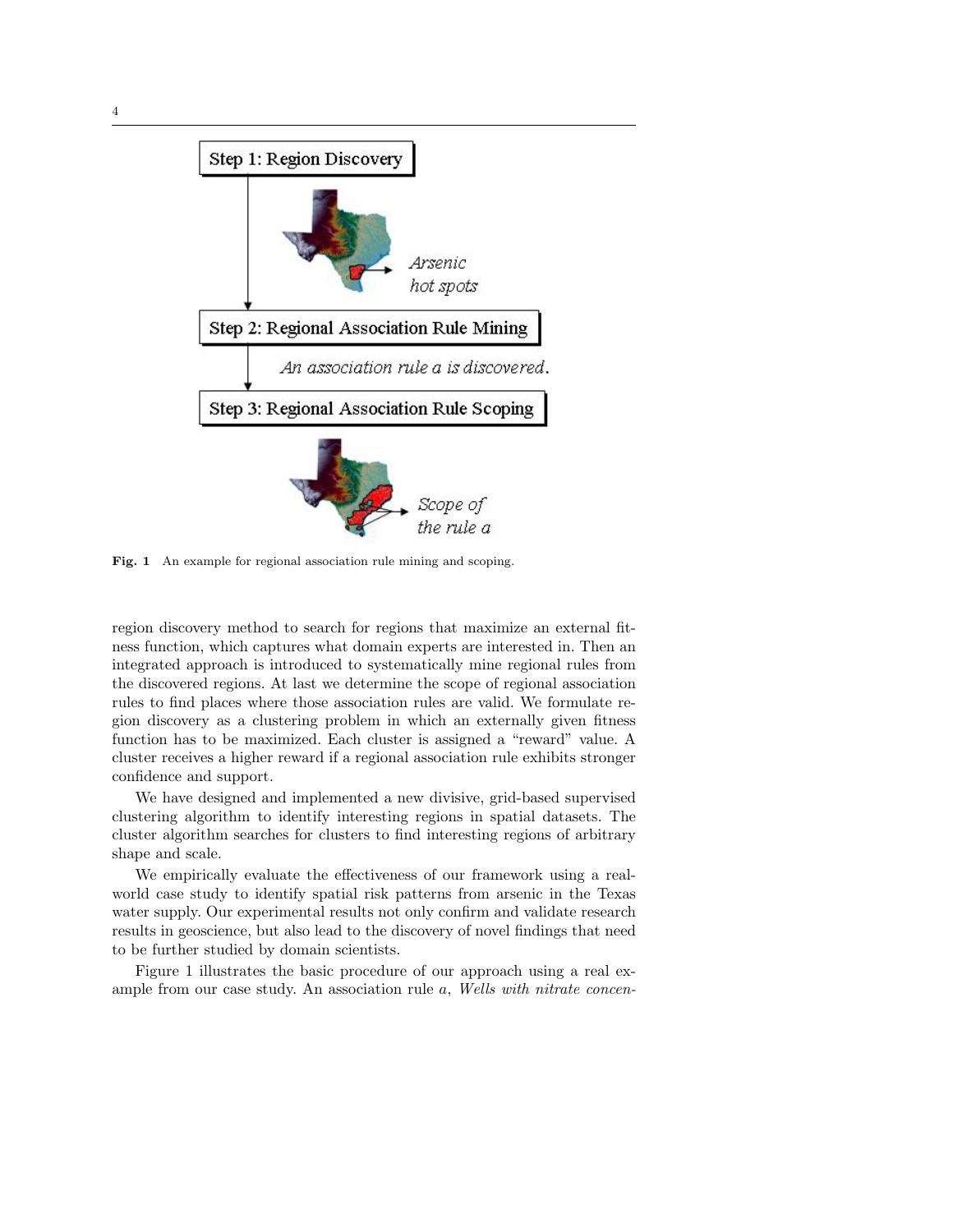trations lower than 0.085mg/l have dangerous arsenic concentration level, is discovered from an arsenic hot spot area in the South Texas with 100% confidence. The scope of the association rule  $a$  is a much larger area which mostly overlaps with the Texas Gulf Coast. Statistical analysis shows that the rule a cannot be discovered at the Texas state level due to its insufficient confidence (less than  $50\%$ ).

The reminder of this paper is organized as follows. Section 2 reviews related work. Section 3 introduces the framework of regional association rule mining and scoping. Section 4 describes the algorithms used in the framework. Section 5 presents the experimental results of a real-world application on identifying arsenic spatial risk patterns in the Texas water supply, and we conclude the paper in Section 6.

## 2 Related Work

The areas most relevant to our work are hot spot discovery, spatial association rule mining, spatial co-location pattern discovery.

## 2.1 Hot Spot Discovery

Hot spots are traditionally defined as clusters of "more than usual interest, activity, or popularity" with respect to spatial coordinates [25]. Wang et al. [44] introduce a "region-oriented" clustering algorithm to select hot spots to satisfy certain conditions such as density. Their approach uses statistical information, for example, means and standard deviations, instead of a fitness function to evaluate a cluster.

In spatial statistics, detection of hot spots using a variable resolution approach [4] was investigated in order to minimize the effects of spatial superposition. In [41], a region-growing method for hot spot discovery was described, which selects seed points first and then grows clusters from these seed points by adding neighbor points as long as a density threshold is satisfied. The definition of hot spots was extended in [22] using circular zones for multiple variables. Getis and Ord propose a popular method to find hot spots in spatial datasets relying on the G<sup>∗</sup> Statistic [14, 31]. G<sup>∗</sup> Statistic detects local pockets of spatial association, and the value of G<sup>∗</sup> depends on an a priori given scale of the packets and is calculated for each object individually. Visualizing the results of G<sup>∗</sup> calculations graphically reveals hot spots (aggregates of objects with values of G<sup>∗</sup> higher than expected) and cold spots (aggregates of objects with values of G<sup>∗</sup> lower than expected). Note that such aggregates are not formally-defined clusters since the G<sup>∗</sup> -based method has no built-in clustering capabilities. Instead, hot spots are inferred from visualization and manual selection.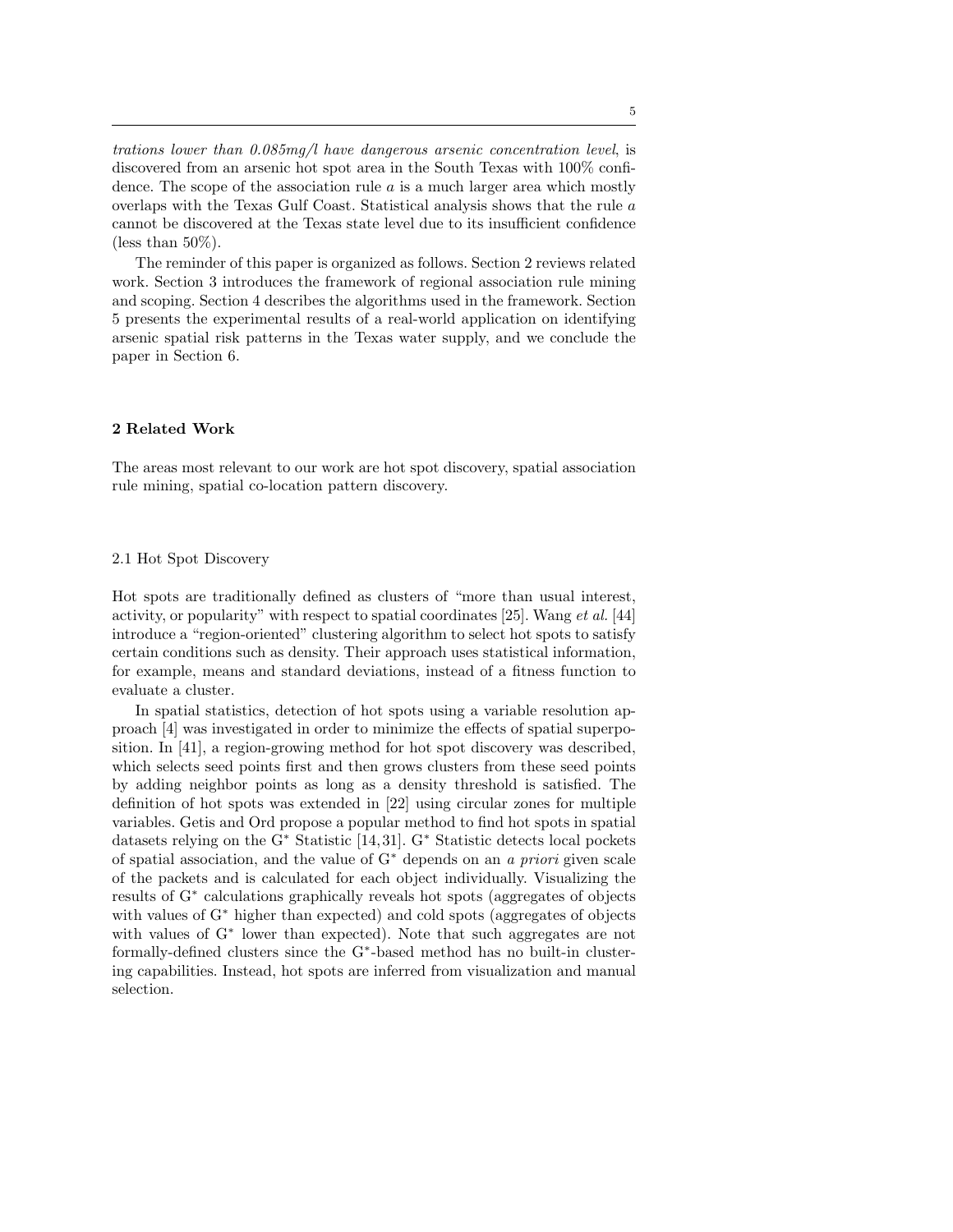2.2 Spatial Association Rule Mining

Association rule mining has been introduced in [2] to mine interesting relations hidden in market basket transactions. Spatial association rule mining [21] extends association rule mining to spatial datasets. A spatial association rule takes the form of

$$
P_1 \wedge P_2 \wedge ... \wedge P_m \rightarrow Q_1 \wedge Q_2 \wedge ... \wedge Q_n
$$
 (sup%, con%).

It denotes an association relation among a set of predicates  $P_i$   $(i = 1, ..., m)$ and  $Q_i$  ( $j = 1, ..., n$ ), containing at least one spatial predicate. Spatial predicates may represent topological relations among spatial objects (e.g., intersecting, containing), or indicate a spatial orientation (e.g., north, left). The support of the rule  $(sup\%)$  measures the percentage of transactions containing both the antecedent and consequent of the rule. The confidence of the rule  $(con\%)$  indicates that  $\cos$ % of transactions that satisfy the antecedent of the rule will also satisfy the consequent of the rule. A rule  $P_1 \wedge P_2 \wedge ... \wedge P_m \rightarrow Q_1 \wedge Q_2 \wedge ... \wedge Q_n$ is strong if sup% and  $\cos$ % satisfy minimum support and minimum confidence thresholds.

A common strategy used in spatial association rule mining is to divide the problem into three subtasks:

- 1. Item representation and transaction definition: define "items" and "transactions" for spatial datasets.
- 2. Frequent itemset generation: find all the itemsets that satisfy the minimum support threshold.
- 3. Rule generation: construct rules from the frequent itemsets that satisfy the minimum confidence threshold.

Apriori-style [2] association mining algorithms require that objects are described using categorical attributes. Therefore, continuous attributes have to be discretized which frequently results in information loss. Moreover, transactions are usually not a priori given for spatial datasets and therefore need to be defined. In addition, a transaction is not defined by nature in spatial space. If spatial association rule discovery is restricted to a reference feature (such as cities or wells), then transactions can be defined using the instances of this reference feature, as discussed in [21]. Our work adopts the same transaction model.

#### 2.3 Spatial Co-Location Pattern Discovery

Shekhar et al. discussed several interesting approaches to mining co-location patterns, which are subsets of Boolean spatial features whose instances are frequently located together in close proximity [37, 47, 46]. Huang et al. proposed co-location mining involving rare events [17]. In [18], Huang and Zhang explored the relations between clustering and co-location mining. Instead of clustering spatial objects, the features of spatial objects are clustered using a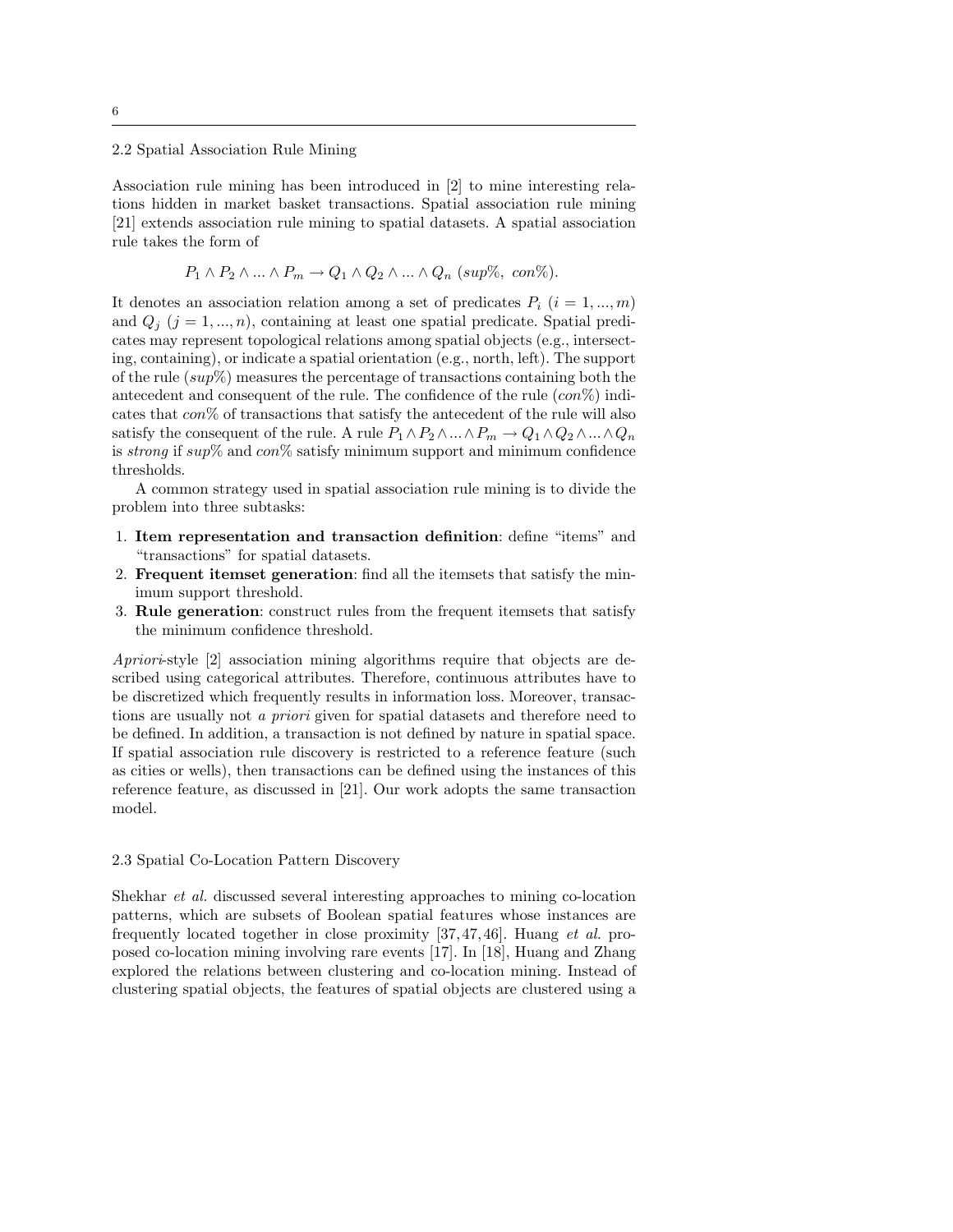proximity function that is designed to find co-location patterns. However, it should be stressed that all the described approaches are restricted to global co-location patterns. Our approach, on the other hand, centers on discovering regional patterns. Aggarwal et al. [1] introduced localized association rule mining that seeks local association rules in clustered basket data. Their discovery is limited to non-spatial basket datasets, and they did not identify the scope of regional patterns.

# 3 The Framework for Regional Association Rule Mining and Scoping

As illustrated in Figure 1, the framework of regional association rule mining and scoping consists of three steps:

- Step 1 Region Discovery: identifying interesting regions for regional association rules.
- Step 2 Regional Association Rule Mining: mining regional association rules among discovered regions.
- Step 3 Regional Association Rule Scoping: determining the scope of regional association rules.

In the remaining part of the section, we will first discuss our reward-based method for region discovery which is closely involved with Steps 1 and 3, and we will formally define the goal of our framework and formulate the measures of interestingness.

#### 3.1 Region Discovery

Our region discovery method employs a reward-based evaluation scheme that evaluates the quality of the discovered regions. Given a set of regions  $R =$  ${r_1, \ldots, r_k}$  identified from a spatial dataset  $O = \{o_1, \ldots, o_n\}$ , the fitness of R,  $q(R)$ , is defined as the sum of the rewards obtained from each region  $r_j$  $(j = 1 ... k)$ :

$$
q(R) = \sum_{j=1}^{k} (i(r_j) \times size(r_j)^{\beta})
$$
\n(1)

where  $i(r_i)$  is the interestingness measure of a region  $r_i$ , a quantity based on domain interest to reflect the degree to which the region is newsworthy. Our reward-based method seeks a set of regions  $R$  such that the sum of rewards over all of its constituent regions is maximized.  $size(r_j)^{\beta}$  ( $\beta > 1$ ) in  $q(R)$ increases the value of the fitness nonlinearly with respect to the number of objects in O belonging to the region  $r_j$ . A region reward is proportional to its interestingness, but given two regions with the same value of interestingness, a larger region receives a higher reward to reflect a preference given to larger regions.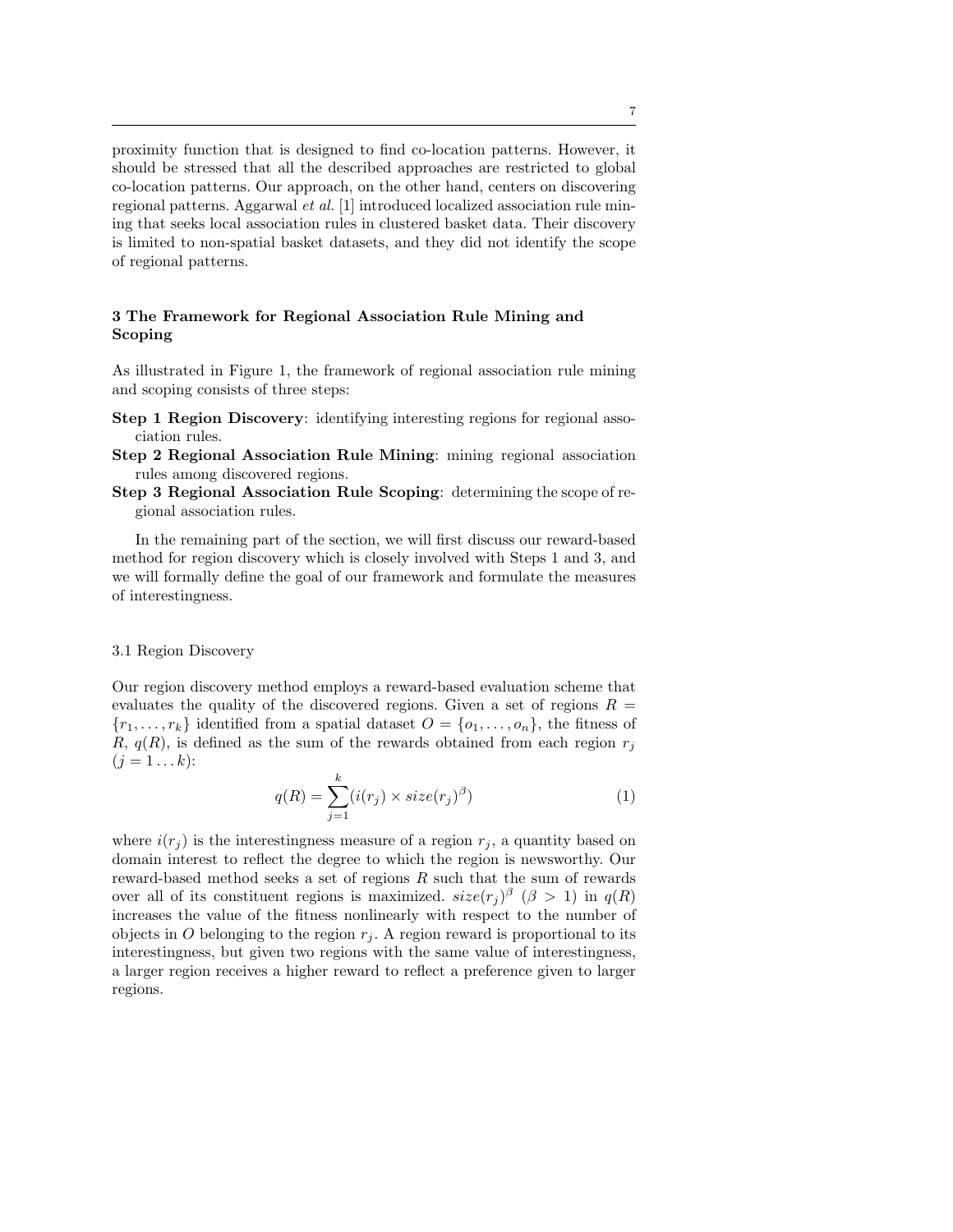We employ clustering algorithms for region discovery. A region is a contiguous subspace that contains a set of spatial objects such that for each pair of objects belonging to the same region, there always exists a path within this region that connects them. We search for regions  $r_1, \ldots, r_k$  such that:

- 1.  $r_i \cap r_j = \emptyset, i \neq j$ , that is, the regions are disjoint.
- 2.  $R = \{r_1, ..., r_k\}$  maximizes  $q(R)$ .
- 3.  $r_1 \cup \ldots \cup r_k \subseteq O$ : the generated regions are not required to be exhaustive with respect to the global dataset O.
- 4.  $r_1, \ldots, r_k$  are ranked based on their reward values. Regions that receive no reward are discarded as outliers.

## 3.2 Problem Formulation

Let O be a spatial dataset,  $S = \{s_1, s_2, ..., s_l\}$  be a set of spatial attributes,  $A = \{a_1, a_2, ..., a_m\}$  a set of non-spatial attributes, and  $CL = \{c_1, c_2, ..., c_n\}$ a set of class labels. Let

$$
I = S \cup A \cup CL
$$
  
= {s<sub>1</sub>, s<sub>2</sub>, ..., s<sub>l</sub>, a<sub>1</sub>, a<sub>2</sub>, ..., a<sub>m</sub>, cl<sub>1</sub>, cl<sub>2</sub>, ..., cl<sub>n</sub>}

be the set of all the items in O, and let  $T = \{t_1, t_2, ..., t_N\}$  be the set of all the transactions.  $T$  can be represented as a relational table, which contains  $N$ tuples conforming to the schema I (I contains  $l + m + n$  items). An item  $i \in I$ is a binary variable whose value is 1 if the item is presented in  $t_i$   $(i = 1, ..., N)$ or 0, otherwise. Consequently, the set of transactions  $T$  is classified based on the given class structure CL.

Our framework leads to a class-guided generation of association rules that sheds more light on the patterns related to the given class structure. We define such rules as supervised association rules.

Definition 1 (Supervised Association Rule) A supervised association rule a is of the form  $P \to Q$ , where  $P \subseteq I$ ,  $Q \subseteq I$ , and  $(P \cup Q) \cap CL \neq \emptyset$ .

The rule a holds in the  $O$  with confidence conf and support sup where

$$
sup(P \to Q) = \frac{|P \cup Q|}{N}
$$

$$
conf(P \to Q) = \frac{|P \cup Q|}{|P|}
$$

where  $\vert \vert$  denotes the number of elements in a set. A supervised association rule is *strong* if it satisfies user-specified minimum support  $(min\_sup)$  and minimum confidence  $(min\_conf)$  thresholds:  $sup(P \rightarrow Q) \geq min\_sup$  and  $conf(P \rightarrow Q) \geq min\_conf.$ 

The goal of regional association rule scoping is to compute a set of regions where a given association rule is valid. The scope of a regional association rule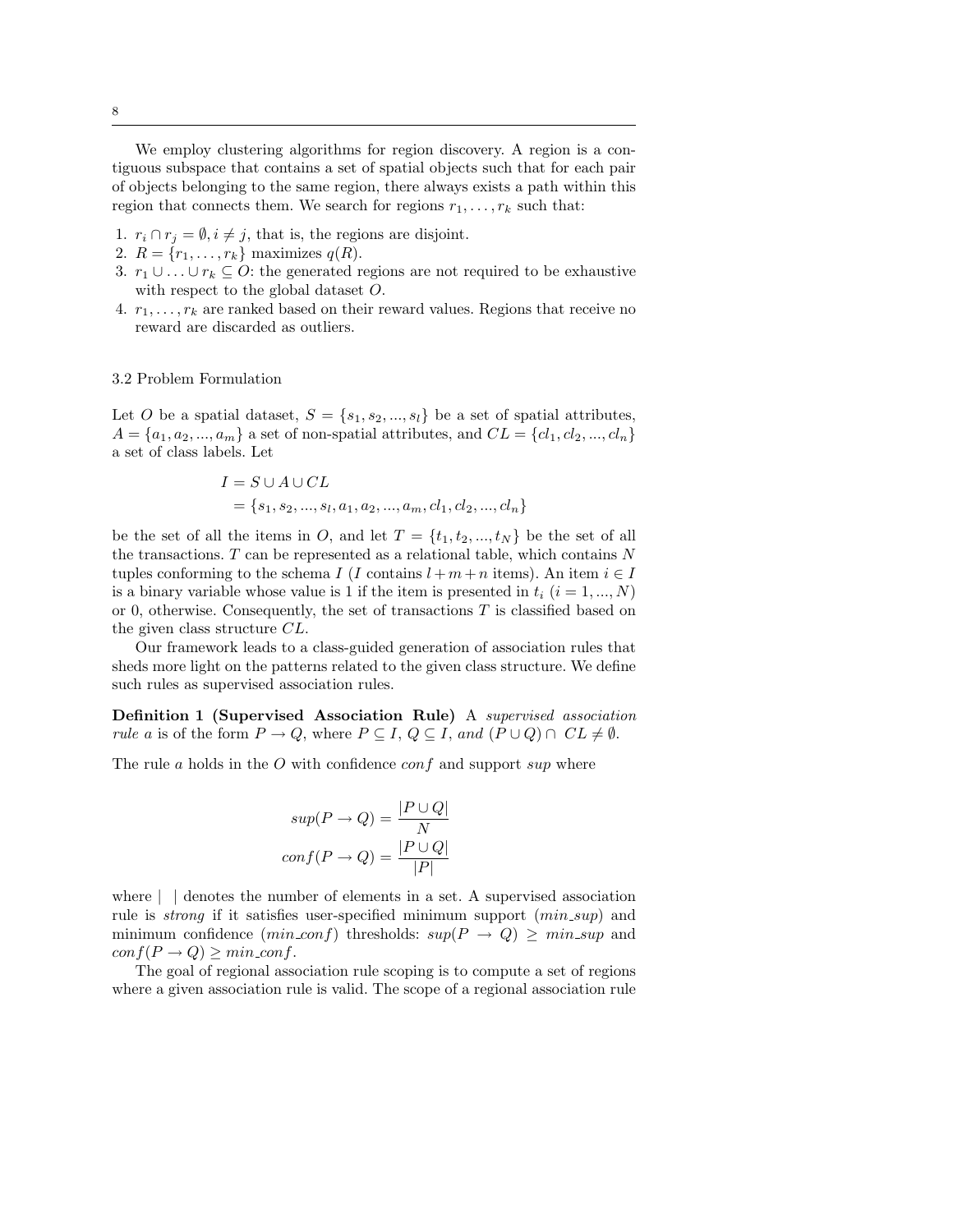represents the spatial impact of this regional pattern. We give formal definition of the scope of an association rule below.

Definition 2 (Scope of an Association Rule) The scope of an association rule  $a$  is a set of regions in which the association rule  $a$  satisfies the  $min\_sup$ and  $min\_conf$  thresholds.

Given these definition and nomenclature, the problem of regional association rule mining and scoping can be formulated as:

- Find: interesting regions, supervised association rules from the discovered regions, and scope of strong regional association rules.
- Given: a set of items  $I$ , a classified transaction set  $T$ , fitness functions for different measures of interestingness.

#### 3.3 Measure of Interestingness

Different interestingness functions that correspond to various domain interests can easily be supported in our framework. In this section, we present two interestingness functions,  $i_{hotpot\_coldspot}$  and  $i_{scope}$ , for regional association rule mining and scoping, respectively.

In function  $i_{hotpot\_coldspot}$ , the measure of interestingness is based on a set of class labels CL. It rewards regions whose probability distribution of CL significantly deviates from its priori probability. A region is a *hot spot/cold* spot if its probability distribution of  $CL$  is significantly higher / lower than an expected probability. The interestingness function  $i_{hotpot\_coldspot}$  is calculated based on  $P(r, CL)$  and  $priori(CL)$ , with the following parameters:  $\eta$ ,  $\gamma_1$ ,  $\gamma_2$ ,  $R_+$ ,  $R_-$ , where  $\eta > 0$ ,  $\gamma_1 \leq 1 \leq \gamma_2$ ,  $0 \leq R_+$ ,  $R_- \leq 1$ .  $P(r, CL)$  is the probability of objects in a region r belonging to  $CL$ ,  $priori(CL)$  is the probability of objects in datasets O belonging to  $CL$ , and  $R_+$  and  $R_-$  are the maximum rewards for hot spots and cold spots, respectively.

$$
i_{hotpot\_coldspot} = \n\begin{cases}\n\left[\frac{prior(CL) \times \gamma_1 - P(r, CL)}{prior(CL) \times \gamma_1} \times R_-\right]^{\eta} & \text{if } P(r, CL) < priori(CL) \times \gamma_1 \\
\left[\frac{P(r, CL) - priori(CL) \times \gamma_2}{1 - priori(CL) \times \gamma_2} \times R_+\right]^{\eta} & \text{if } P(r, CL) > priori(CL) \times \gamma_2 \\
0 & \text{otherwise}\n\end{cases}\n\tag{2}
$$

The parameter  $\eta$  determines how quickly the value of interestingness grows to the maximum value (either  $R_+$  or  $R_-$ ). If  $\eta$  is set to 1, the interestingness function changes linearly, as shown in Figure 2. In general, the larger the value for  $\eta$  is, the higher rewards for purer clusters are.  $priori(CL) \times \gamma_1$  and  $priori(CL) \times \gamma_2$  determine the thresholds based on which a reward is given to a cluster.

The following example explains how to calculate the fitness of a clustering schema X of an example dataset using Equations 1 and 2.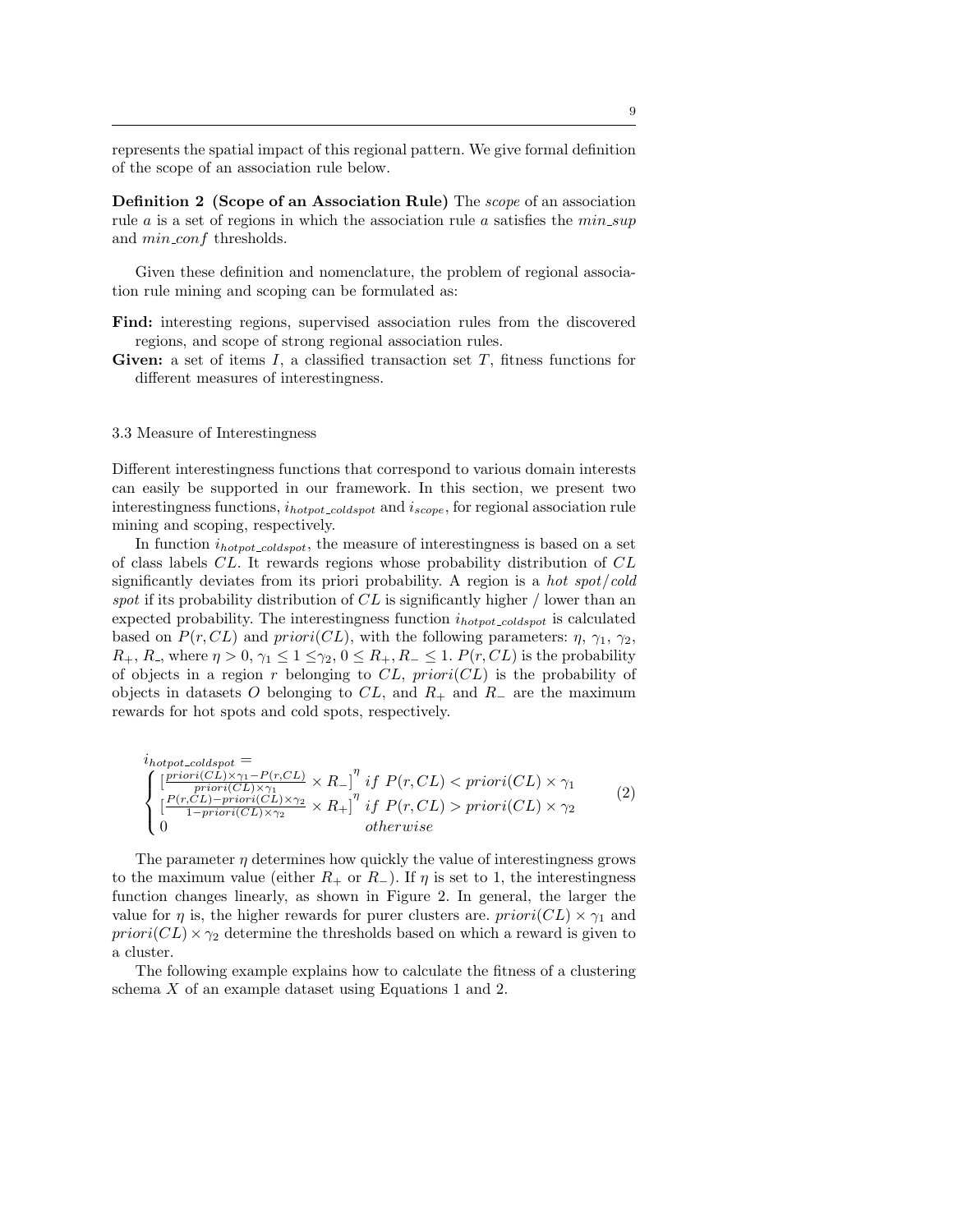

**Fig. 2** The interestingness function  $i_{hotpot}\_{cold\ spot}$  using  $\eta = 1$ .

**Example** Let us assume a clustering schema  $R$  is evaluated with respect to the class of interest dangerous (high-level arsenic) concentrations with  $priori(dangerous) = 0.2$  and a dataset that contains 1000 examples. Suppose that the dataset is partitioned into 4 clusters  $X = \{x_{11}, x_{12}, x_{13}, x_{14}\},\$ and  $|x_{11}| = 50$ ,  $|x_{12}| = 200$ ,  $|x_{13}| = 400$ ,  $|x_{14}| = 350$ . Assume that there are 20, 100, 80, and 0 objects labeled "dangerous" in the 4 clusters, respectively.  $P(x_{11}, \text{dangerous}) = \frac{20}{50} = 0.4, P(x_{12}, \text{dangerous}) = \frac{100}{200} =$ 0.5,  $P(x_{13}, \text{dangerous}) = \frac{80}{400} = 0.2$ ,  $P(x_{14}, \text{dangerous}) = \frac{0}{350} = 0$ . The parameters used in the fitness function are as follows:  $\gamma_1 = 0.5$ ,  $\gamma_2 =$ 1.5,  $R_+ = 1$ ,  $R_- = 1$ . Hence,  $priori(CL) \times \gamma_1 = 0.2 \times 0.5 = 0.1$ , and  $priori(CL) \times \gamma_2 = 0.2 \times 1.5 = 0.3$ . With this setting, a cluster does not receive any reward if its probability of class "dangerous" is not significanlty higher or lower than the expected probability, that is, the value is between priori(CL)  $\times \gamma_1 = 0.1$  and priori(CL)  $\times \gamma_2 = 0.3$ . Therefore,  $x_{13}$  receives no reward. The interestingness for the other clusters using  $\eta = 1$  are

$$
i_{hotpot\_cold}(x_{11}) = \left(\frac{0.4 - 0.3}{1 - 0.3}\right)^1 = \frac{1}{7},
$$
  

$$
i_{hotpot\_coldspot}(x_{12}) = \left(\frac{0.5 - 0.3}{1 - 0.3}\right)^1 = \frac{2}{7},
$$
  

$$
i_{hotpot\_coldspot}(x_{14}) = \left(\frac{0.1 - 0}{0.1}\right)^1 = 1.
$$

The fitness value of the clustering schema X calculated using Equation 1 with  $\beta = 1.1$  is

$$
q(X) = \frac{1}{7} \times \left(\frac{50}{1000}\right)^{1.1} + \frac{2}{7} \times \left(\frac{200}{1000}\right)^{1.1} + 0 \times \left(\frac{400}{1000}\right)^{1.1} + 1 \times \left(\frac{350}{1000}\right)^{1.1} = 0.369
$$

Function  $i_{scope}$  evaluates the interestingness of a region for a given association rule. Let a be an association rule,  $conf(a, r)$  the confidence of a in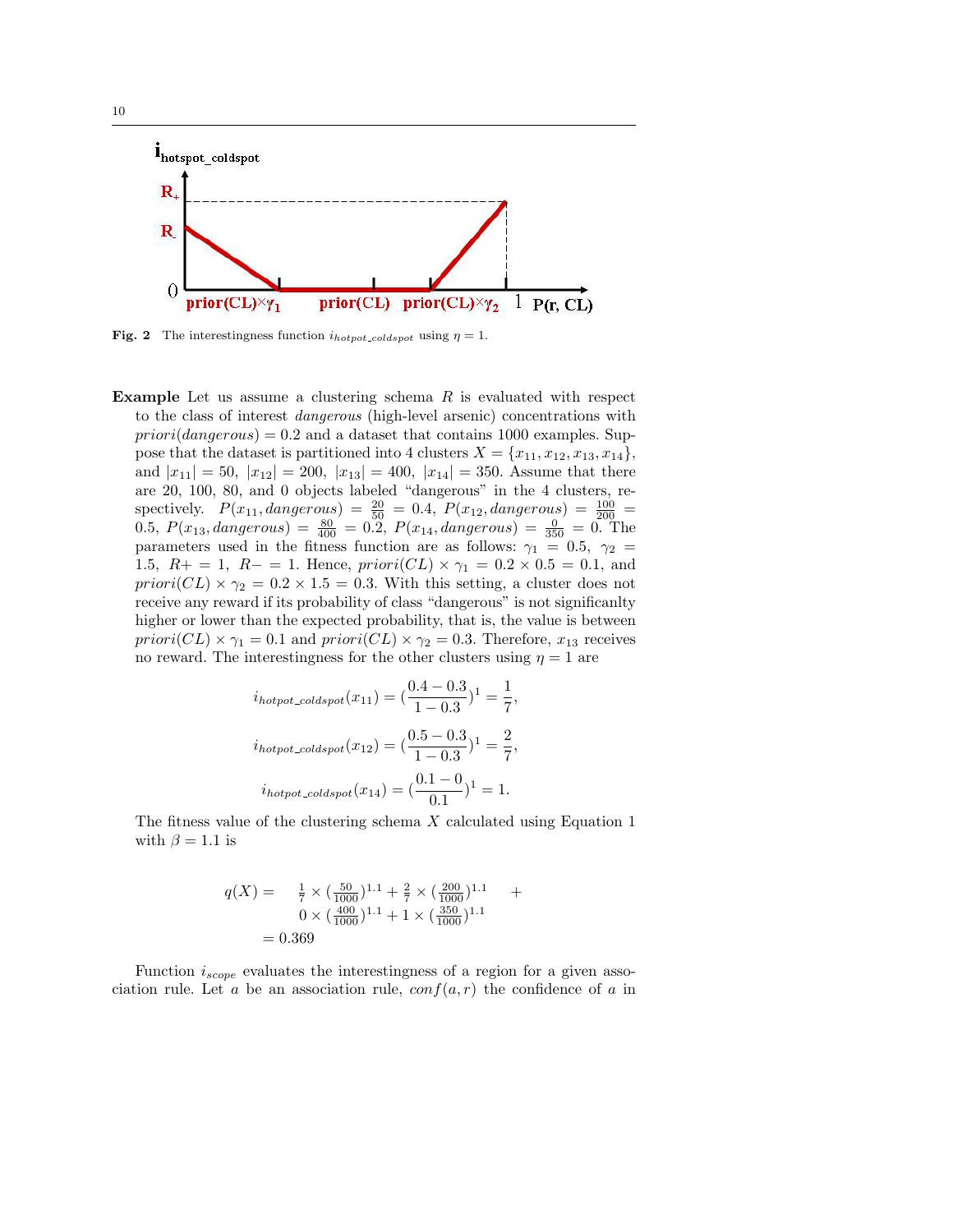a region r, and  $sup(a, r)$  the support of a in r, we define the interestingness  $i_{scope}(r)$  of a region r with respect to a given association rule a as follows:

$$
i_{scope}(r) = \n\begin{cases}\n0 & \text{if } sup(a,r) < min\_sup \times \delta_1 \text{ or} \\
0 & \text{conf}(a,r) < min\_conf \times \delta_2, \\
\left(\frac{sup(a,r)}{min\_sup}\right)^{\eta_1} \left(\frac{conf(a,r) - min\_conf \times \delta_2}{1 - min\_conf \times \delta_2}\right)^{\eta_2} & \text{otherwise.} \n\end{cases}\n\tag{3}
$$

In regional association rule scoping, a region's reward is proportional to its interestingness, which is determined based on the confidence and support of association rule a in region r. In Equation 3, the thresholds  $min\_sup \times \delta_1$  and  $min\_{conf} \times \delta_2$  are introduced to weed out regions in which the association a barely holds. The minimum support and confidence thresholds prevent the clustering solution from containing large clusters with low interestingness. Values of parameters  $\eta_1$  and  $\eta_2$  ( $\eta_1, \eta_2 > 0$ ) determine the weight to the increment of the support and confidence, respectively.

The measure of interestingness is designed to efficiently identify the scope of a given regional association rule. Firstly, in contrast to traditional association rule mining, the proposed measure of interestingness uses "soft" instead of "hard" thresholds to avoid a crisp effect [3]. For example, with  $\delta_1 = \delta_2 = 0.9$ , the function  $i_{scope}(r)$  rewards regions as long as their confidence or support thresholds are within  $90\%$  of the hard thresholds  $min_{conf}$  and  $min_{sup.}$ Assume  $min\_sup = 10\%, min\_conf = 80\%,$  and an association rule whose support is  $9\%$  and confidence is  $100\%$  in a region r'. Instead of assigning zero reward to the region  $r'$ , we argue to reward the region because the confidence of the rule is significantly above the  $min_{s} \text{conf}$  threshold and its support is just a little bit lower  $(1\%)$  than the  $min\_sup$  threshold. Secondly, our approach uses a quantitative evaluation method that assigns a higher degree of interestingness and consequently a higher reward to regions whose support and confidence are high with respect to an association rule of interest. Thirdly, once an association rule  $a$  is discovered from a particular region  $r$ , we know that the region  $r$  from which the association rule  $\alpha$  originates, receives a positive reward due to the fact that  $a$  satisfies the support and confidence thresholds in  $r$ .

## 4 Algorithms

#### 4.1 Region Discovery

We formulate region discovery as a clustering problem to search for clusters that maximize domain-specific metrics as described in detail in previous section. Different measures of interestingness may lead to different sets of identified regions. Consequently, clustering algorithms embedded in the framework should allow for plug-in fitness functions. However, the use of fitness functions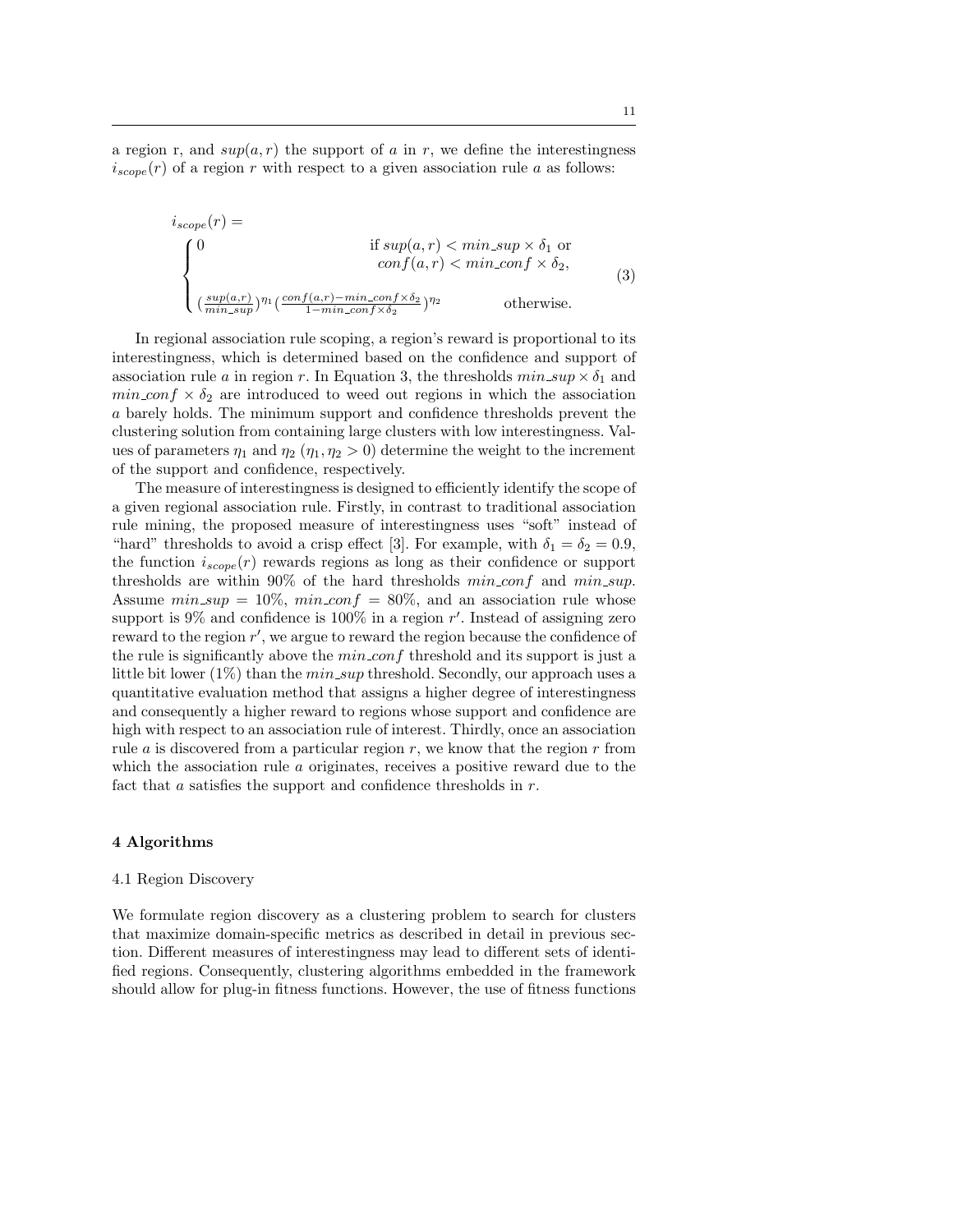is quite uncommon in clustering methods, although a few exceptions exist, for example, the hierarchical clustering algorithm CHAMELEON [20] uses fitness functions to evaluate inter-connectivity and proximity between two clusters. Furthermore, our region discovery method is different from traditional clustering methods as it is geared toward finding interesting places with respect to a given measure of interestingness. Clusters are ranked based on reward values, and clusters receive low reward are discarded as outlier and will not be identied as interesting regions.

We have designed and implemented a new Supervised Clustering algorithm using Multi-Resolution Grids (SCMRG). SCMRG is a hierarchical, grid-based method that utilizes a top-down search. The spatial space of the dataset is partitioned into grid cells. Each grid cell at a higher level is partitioned further into smaller cells at the lower level, and this process continues as long as the sum of the rewards of the lower level cells  $q(R)$  is not decreased. The regions returned by SCMRG are the combination of grid cells obtained at different levels of resolution. The number of clusters,  $k$ , is calculated by the algorithm itself.

Algorithm 1 gives the pseudo-code of SCMRG. A queue data structure is used to store all the cells that need to be processed. The algorithm starts at a user-defined level of resolution and considers the following three cases when processing a cell c:

- Case 1: if the cell c receives a reward, and its reward is greater than the sum of the rewards of its children (succ(c)) and greater than the sum of rewards of its grandchildren, this cell is returned as a cluster by the algorithm (steps 15-17).
- **Case 2:** if the cell c does not receive a reward and its children and grandchildren do not receive a reward, neither the cell nor any of its descendents will be labeled clusters (steps 23-29).
- **Case 3:** otherwise, put all the children of the cell c  $(succ(c))$  into a queue for further processing (steps 18-21, steps 24-28).

The algorithm traverses through the hierarchical structure and examine those cells in the queue from the higher level. It uses a user-defined cell size as a depth boundary. Cells smaller than this cell size will not be split any further (step 19, step 25). Finally, SCMRG collects all the cells that have been identified in Case 1 from different levels, and merges neighbor clusters if it improves the fitness as defined in Equation 1. The obtained regions are returned as the result of executing SCMRG (steps 31-33).

This hierarchical grid-based approach captures clustering information associated with spatial cells without recourse to the individual objects because we do not drill down a cell if it does not look so promising (Case 2). SCMRG avoids time-consuming distance calculation because it uses the grid structure to define the neighborhood of objects. The computational complexity of SCMRG is thus linear in the number of grid cells processed, which is usually much less than the number of objects. Thus, the algorithm is capable of processing large datasets efficiently. The SCMRG algorithm has some similarity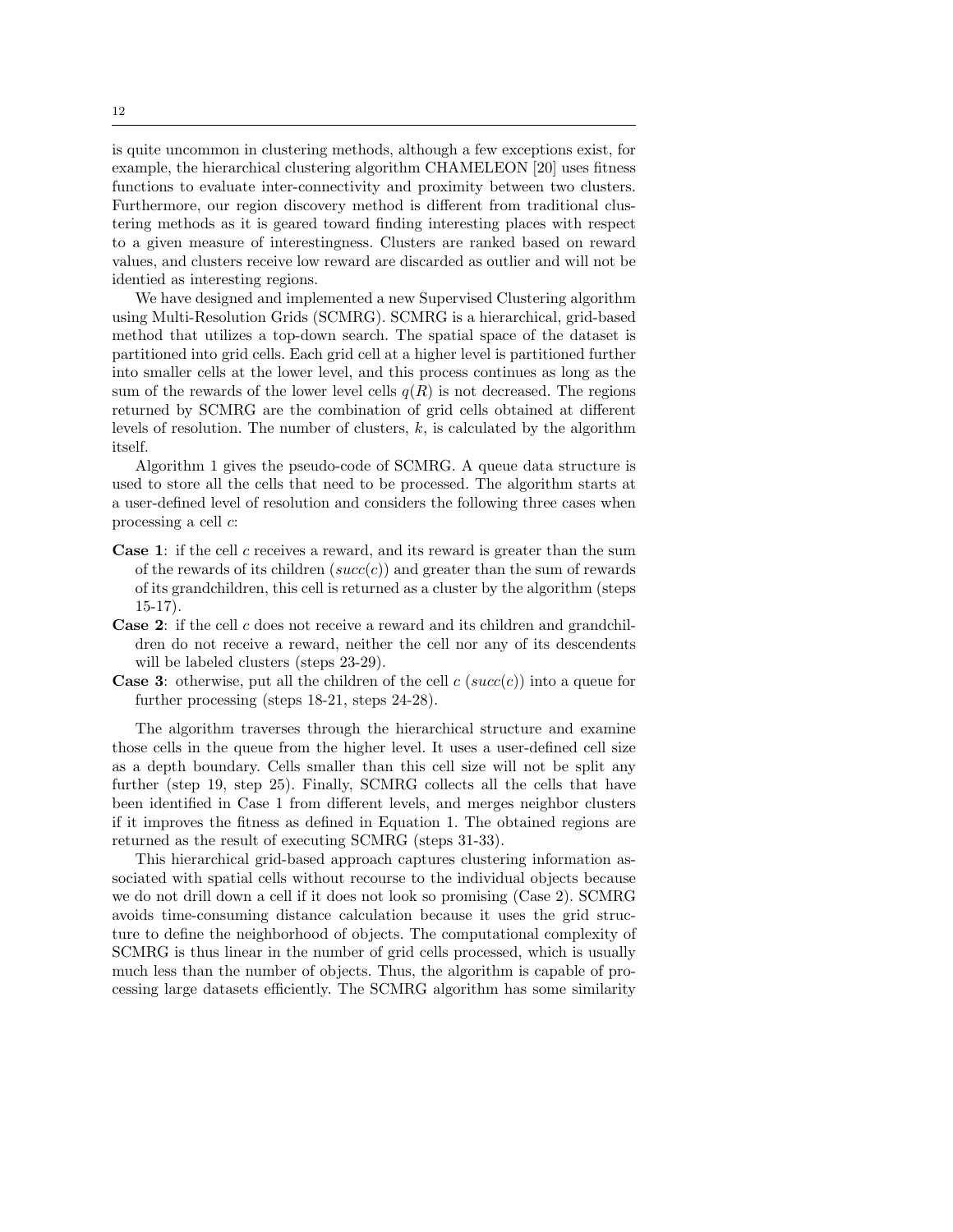Algorithm 1 The Algorithm of Supervised Clustering using Multi-Resolution Grids (SCMRG).

SCMRG (min\_cell\_size) 1. Determine a level of resolution  $l$  to start with. 2. Assign spatial objects to grid cells. 3. for each cell  $c$  at the current level  $l$  do 4. enqueue(c, cellQueue). 5. end for 6. while NOT empty(cellQueue) do 7.  $c = \text{dequeue}(cellQueue)$ . 8.  $r =$  reward (c). {Calculate reward for the cell.} 9. **for** each  $c_{child} \in succ(c)$  **do**<br>10.  $r_{children} = r_{children} + re$  $r_{children} = r_{children} + \text{reward}(c_{child}).$ 11. end for {Calculate reward for its children.} 12. for each  $c_{grandchild} \in succ(\text{succ}(c))$  do 13.  $r_{grandchildren} = r_{grandchildren} + \text{reward}(c_{grandchild}).$ 14. end for {Calculate reward for its grandchildren.} 15. if  $r > 0$  {The cell receives a reward.} 16. if  $r > r_{children}$  AND  $r > r_{grandchildren}$ 17. label the cell a cluster. 18. else {The cell should be divided further.} 19. **if** ( the size of each  $c_{child} \in succ(c) > min_{cell\_size}$ ) 20.  $enqueue(succ(c), cellQueue).$ 21. end if 22. end if 23. else if  $r = 0$  {The cell does not receive a reward.) 24. if  $NOT (r_{children} = 0$   $AND$   $r_{grandchildren} = 0)$ 25. **if** ( the size of each  $c_{child} \in succ(c) > min\_cell\_size$ )<br>26. enqueue( $succ(c)$ ,  $cellQueue$ ).  $enqueue(succ(c), cellQueue).$ 27. end if 28. end if {The cell should be divided further.} 29. end if 30.end while 31.Collect all the cluster-labeled cells from different levels. 32.Obtain regions by merging neighbor clusters if it improves the fitness. 33.Return the obtained regions.

with the STING clustering algorithm [44]. The difference is that the SCMRG algorithm focuses on finding interesting cells (those receive high rewards) instead of cells that contain answers to a given query. In addition, SCMRG only computes cell statistics when needed and not in advance as STING does, thus saving storage space as well.

The example in Figure 3 explains the procedure of this algorithm using a sample dataset. The first decomposition results into four cells  $c_{11}, c_{12}, c_{13}, c_{14}$ at Level 1. If the reward of  $c_{11}$  is greater than the sum of the rewards of its children, and if it is also greater than the sum of rewards of its grandchildren,  $c_{11}$  is then labeled a cluster according to Case 1. Cell  $c_{14}$  does not receive any rewards, if neither its children nor grandchildren receive any rewards. According to Case 2,  $c_{14}$  is not labeled a cluster, and its successors are not saved in the queue. Although Cell  $c_{13}$  receives no reward, assume its children receive rewards, all the children of  $c_{13}$  are saved in the queue to be further processed (Case 3). The cells at Level 1 are then divided into Levels 2 and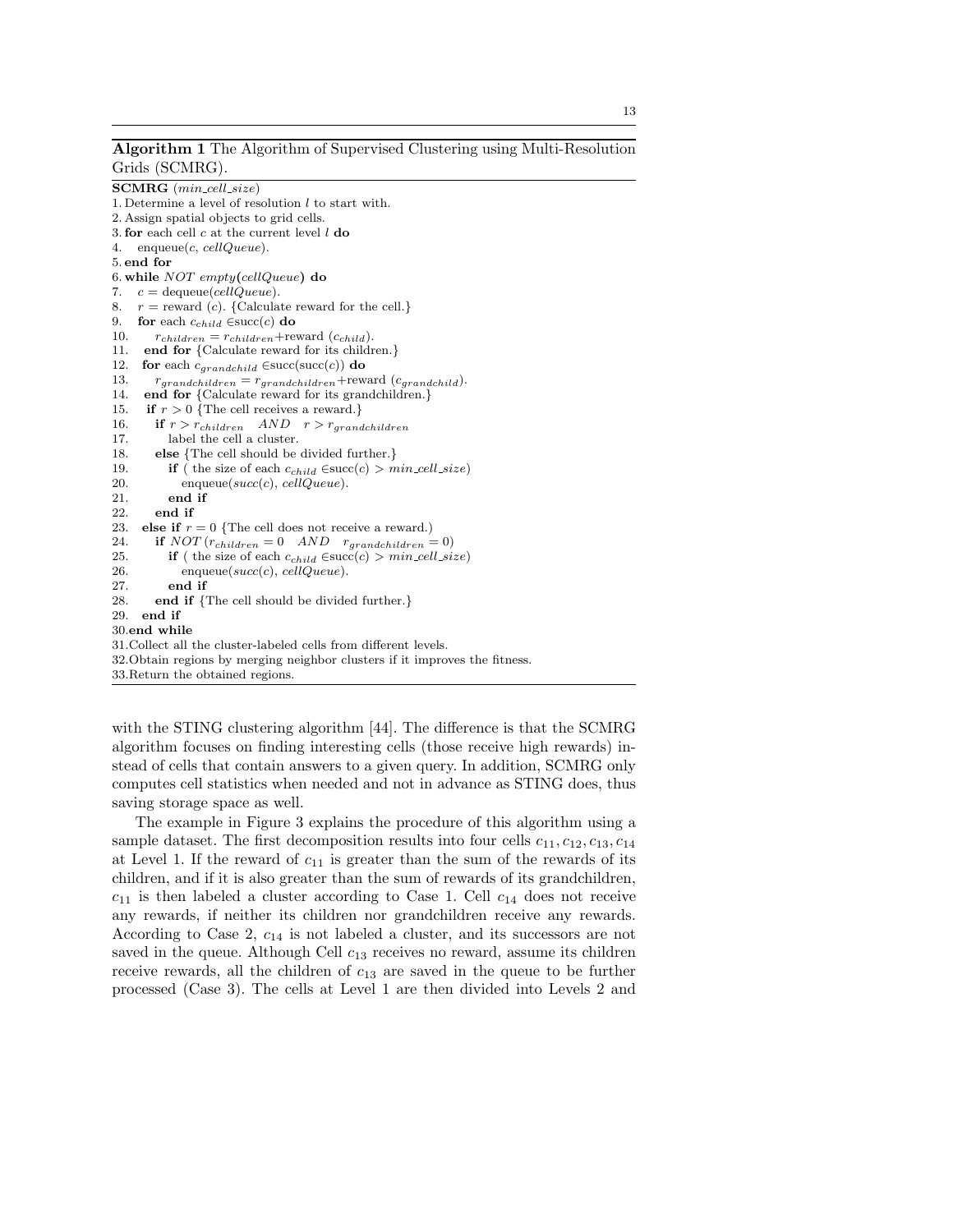

Fig. 3 Runing the SCMRG algorithm on a sample dataset.

3, and the same procedure is applied to all the cells in the queue. Each cell is labeled accordingly. The intermediate results are shown at Levels 2 and 3 in Figure 3. Neighbor clusters are merged if this improves the fitness. In this example, two regions are identified.

## 4.2 Generation of Regional Association Rules

Once regions are identified, we construct frequent itemsets for each region. Our Supervised Apriori Gen algorithm (see Algorithm 2) extends the Apriori algorithm [2] by utilizing a given class structure.

The *Apriori* algorithm first makes a single pass over the data set to determine the support of each single item, which generates all frequent 1-itemsets  $F_1$ . Next, the algorithm iteratively generates candidate k-itemsets using the frequent (k-1)-itemsets found in the previous iteration. A k-itemset is an itemset that has k attributes. A candidate itemset is pruned if it is not frequent. The algorithm terminates when there are no new frequent itemsets generated, for example,  $F_k=$ Ø. In Supervised Apriori Gen algorithm, the given class structure is incorporated by enforcing that each candidate k-itemset include at least one class label; otherwise it is pruned even if it is frequent. The Supervised-Apriori-Gen uses the  $F_{k-1} \times F_{k-1}$  method [40] to merge a pair of frequent (k-1)-itemsets. Basically, let  $A = \{a_1, a_2, ..., a_{k-1}\}\$  and  $B = \{b_1, b_2, ..., b_{k-1}\}\$ be a pair of frequent (k-1)-itemsets. A and B are merged to form a k-itemset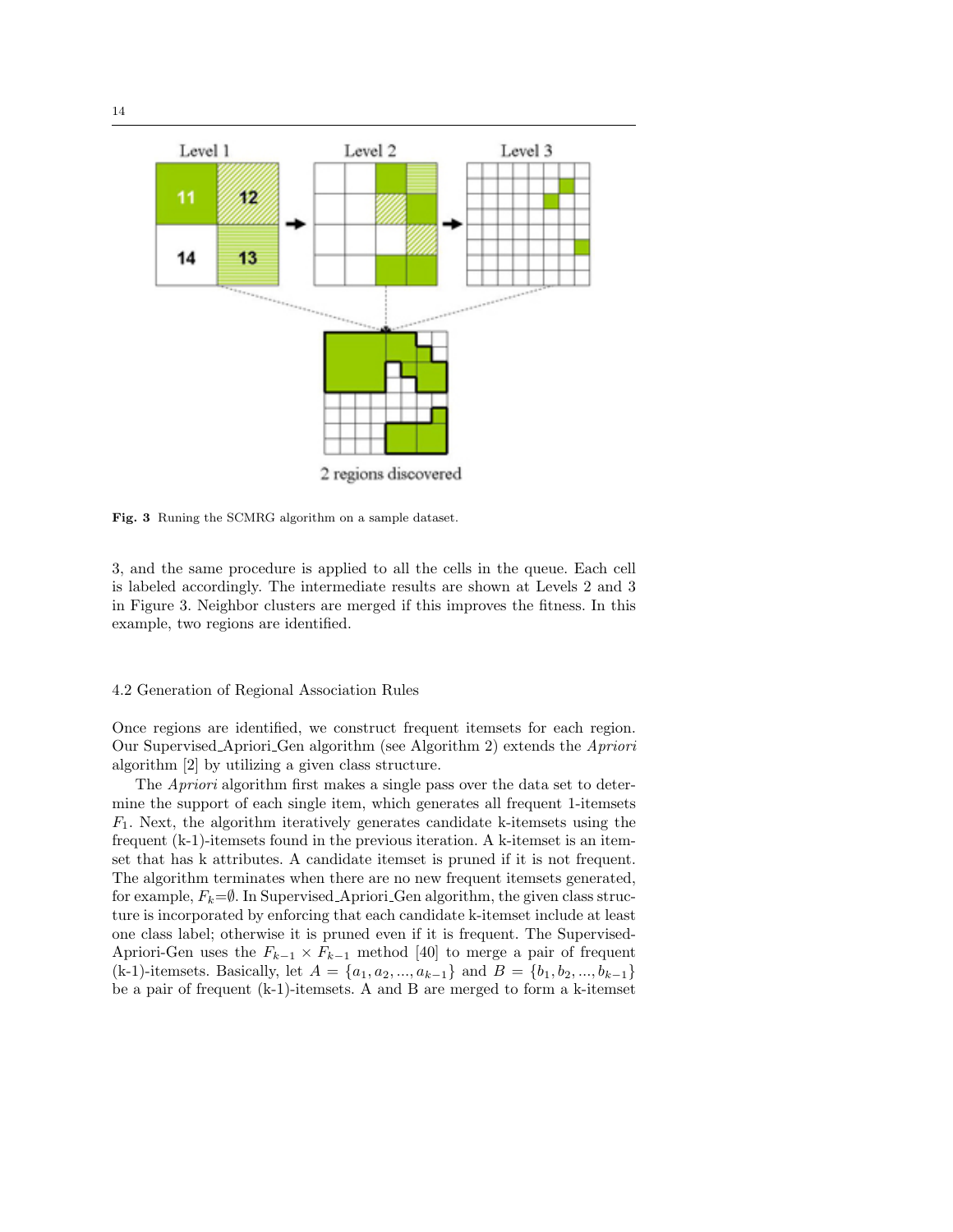Algorithm 2 Supervised Apriori Gen: Candidate Generation and Pruning.

Supervised\_Apriori\_ $Gen(F_{k-1})$ 1. if  $k = 2$  {Deal with candidate 1- and 2-itemsets} 2. for each frequent 1-itemset  $f \in F_1$  do 3. insert f into  $C_1$ . {Generate candidate 1-itemsets}<br>4. **end for** 4. end for 5.  $(C_{1-class \text{-} label}, C_{1 \text{-}other}) = split(C_1, CL).$ 6. for each candidate itemset  $c1 \in C_{1 \_ class \_ label}$  do 7. **for** each candidate itemset  $c2 \in C_{1 \_other}$  **do** 8.  $c = \text{form } c1 \text{ and } c2.$ 9. insert c into  $C_2$ . {Generate candidate 2-itemsets} 10. end for 11. end for 12. for each candidate itemset  $c_1 \in C_{1-class \text{-} label}$  do 13. for each candidate itemset  $c_2 \in C_{1 \text{class\_label}} - \{c_1\}$  do 14.  $c = \text{form } c1 \text{ and } c2.$ 15. insert c into  $C_2$ . 16. end for 17. end for 18. else 19. **for** each i1 in  $F_{k-1}$ 20. **for** each i2 in  $F_{k-1}$ <br>21. **if** (first  $k-2$  iter **if** (first k − 2 items of i1, i2 are same)  $\land$  (last item of i1, i2 differs) 22. c = form (first  $k - 1$  items of i1) and (last item of i2). 23. insert c into  $C_k$ .<br>24. **end if** end if 25. end for 26. end for 27. end if 28. return  $C_k$ 

 ${a_1, a_2, ..., a_{k-1}, b_{k-1}}$  (see form function in step 22) if they satisfy the following conditions:

 $a_i = b_i$  (for  $i = 1, 2, ..., k - 2$ ) and  $a_{k-1} \neq b_{k-1}$ .

The Supervised-Apriori-Gen algorithm initially starts with a candidate 2 itemset construction, which is the basis of the k-itemset generation  $(k > 2)$ . To ensure that each 2-itemset includes at least one class label, the algorithm firstly constructs candidate 1-itemsets from frequent 1-itemsets (steps 2-4). The algorithm separates class-label items from other items using the *split* function (step 5). Next the algorithm enumerates class-label items with the rest of items (steps 6-11), as well as class-label items with themselves (steps 12-18). Thus, steps 6-11 generate candidate 2-itemsets formed between class labels and other non-class-label items; steps 12-17 generate candidate 2-itemsets formed between class labels. The 2-itemsets are then used for k-itemsets generation  $(k > 2)$  (steps 19-26).

After frequent itemsets are generated, we use the same approach proposed by the Apriori algorithm to generate strong supervised association rules using the *min\_conf* threshold.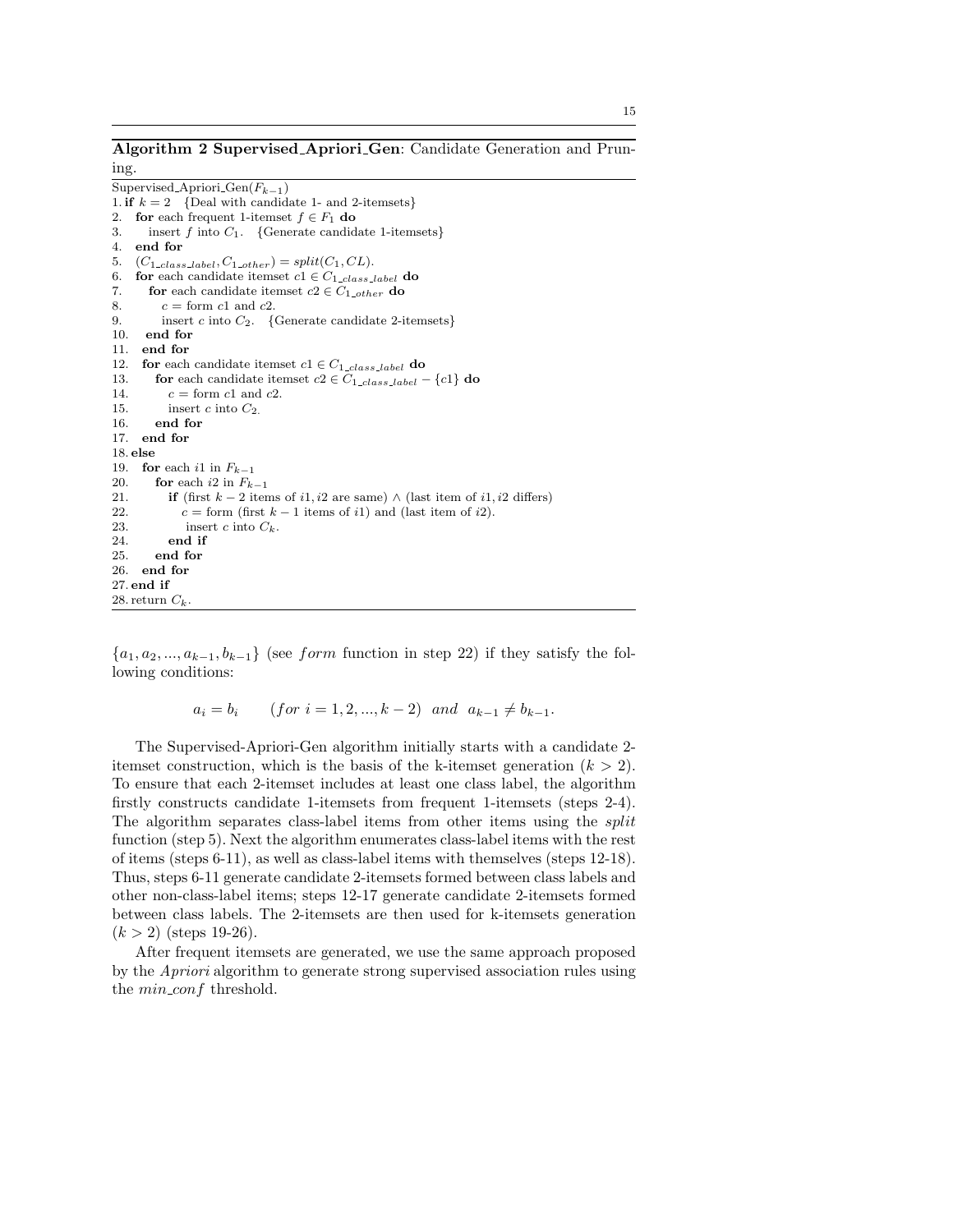# 5 Arsenic Regional Association Rule Mining and Scoping in the Texas Water Supply

In this section, we describe the experimental procedures of applying the framework of regional association rule mining and scoping to a real world case study that identifies arsenic spatial risk patterns in the Texas water supply. We then discuss the experimental results and evaluate the performance of the proposed framework.

The experiments are conducted in four steps:

- 1. Data collection and data preprocessing, including cleaning data, transforming continuous attributes into categorical attributes, and constructing transactions using water wells as the reference feature.
- 2. Identifying arsenic cold spots and hot spots. A region whose arsenic distribution is significantly higher is considered an arsenic hot spot; a region whose arsenic distribution is significantly lower is considered an arsenic cold spot.
- 3. Mining supervised association rules from each identified region and for the complete dataset.
- 4. Determining scope of strong supervised association rules.

#### 5.1 Datasets: Data Collection and Data Preprocessing

The datasets used in this study are extracted from the Texas Ground Water Database (GWDB) maintained by the Texas Water Development Board, the state agency in charge of statewide water planning [42]. The Texas Water Development Board has monitored and analyzed arsenic concentrations over the last 30 years. Arsenic in very high concentration is poisonous. Long term exposure to arsenic, even though at low level, can still lead to increased risk of cancers [39]. Arsenic is derived from both anthropogenic sources, such as the drainage from mines and mine tailings, pesticides, and biocides, and from natural sources, such as the hydrothermal leaching of arsenic-containing minerals or rocks. The World Health Organization has reported arsenic in drinking water in U.S., Thailand, Mexico, India, Hungary, Ghana, Chile, China, Bangladesh, and Argentina [45], as one of the key parameters for drinking water quality and safety evaluation.

Because data collection and maintenance procedures and standards have changed over the years in GWDB, datasets have to be cleaned to deal with problems such as missing values, inconsistent data, and duplicate entries. The obtained arsenic spatial dataset includes spatial attributes  $(S)$ , non-spatial attributes  $(A)$ , and class labels  $(CL)$  for each water well. Some of the spatial attributes are directly extracted from the database, such as river basin, zone, latitude and longitude. Implicit spatial attributes, such as distance between wells and rivers, are estimated using the 9-intersection model [10]. Non-spatial attributes are selected with the assistance of domain experts [19, 23, 33]; they include well depth, and concentration of fluoride, nitrate, and other chemical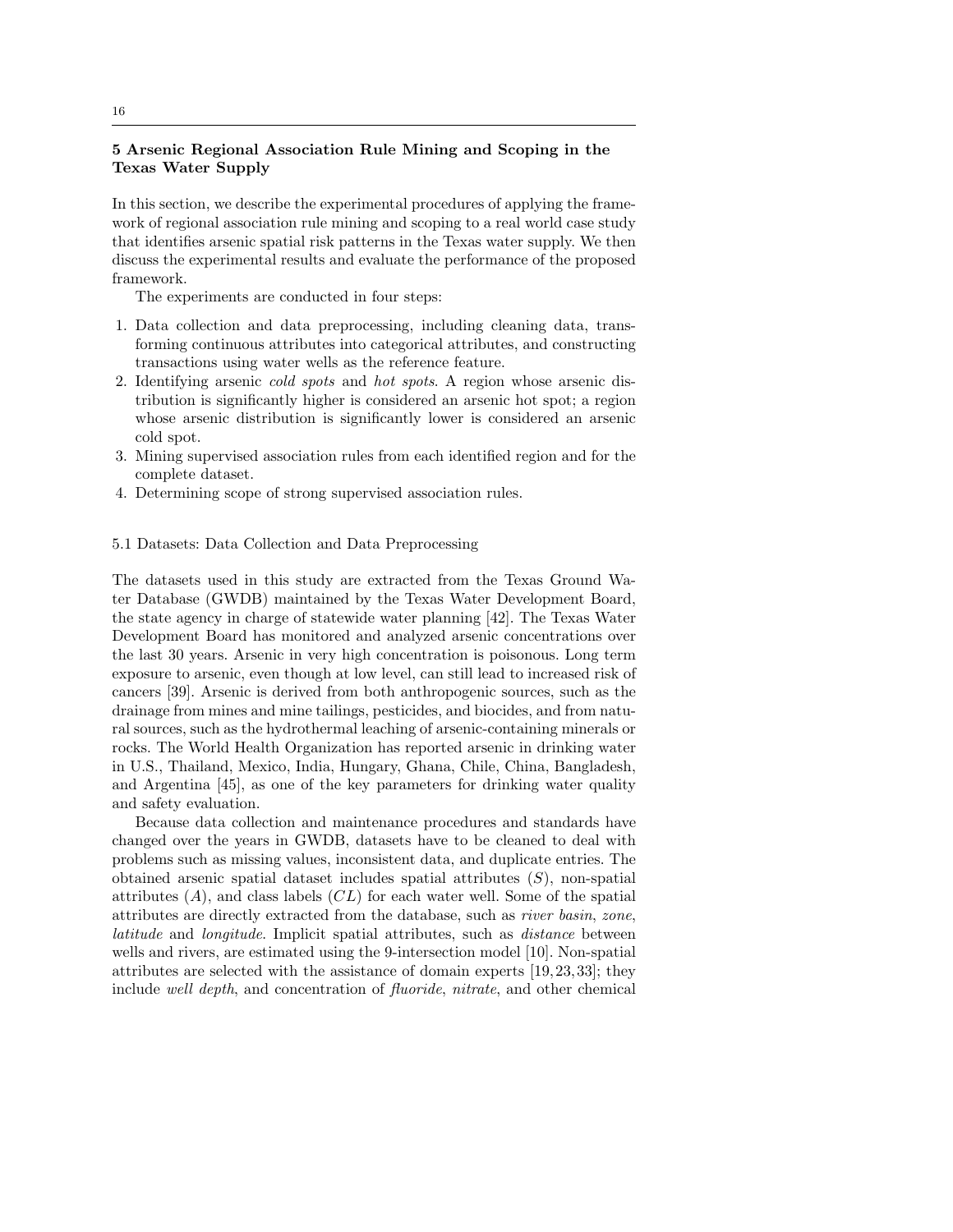

Fig. 4 Arsenic contamination in Texas; background depicts Texas terrain color ramp. Legend: red (or dark grey) dots – dangerous wells.

metal elements including vanadium, iron, molybdenum and selenium. Among those attributes, attribute well depth is used for studies on mobilizing mechanism; attributes *vanadium* and *molybdenum* have similar geochemical behavior; attributes fluoride, nitrate, iron, and selenium may suggest the ultimate origin of arsenic. The arsenic dataset generated by our research group is available on the web at [6].

We classify water wells into two classes: *safe* and *dangerous*. Based on the standard for drinking water defined by the Environment Protection Agency [43], a well is considered dangerous if its arsenic concentration level is above  $10\mu g/l$ . To ensure the quality of the association rule generated in the study, we only select lab test results that use honored sampling procedures. This results in 11,922 records selected from GWDB after data preprocessing. Figure 4 illustrates arsenic contamination in Texas, where dangerous wells are in red (or dark grey).

In preparation of the association rule mining, continuous attributes excluding latitude and longitude are first converted into categorical attributes. In general, two different methods are used for discretization of continuous attributes: unsupervised discretization without using class information and supervised discertization using class information [40]. In our experiments, we adopt the supervised method Recursive Minimal Entropy Partitioning introduced in [13]. The supervised entropy-based method uses class labels dangerous and safe to place the splits in a way that maximizes the purity of arsenic classes in the intervals. This discretization method maximized the support for arsenic class attribute, facilitating the discovery of supervised association rules involving with arsenic. Hence the method can effectively find the supervised association rules related with arsenic classes. The method produces unequal bin sizes and has been shown to produce better results in data mining tasks [9]. For example, the value of nitrate concentration has been discretized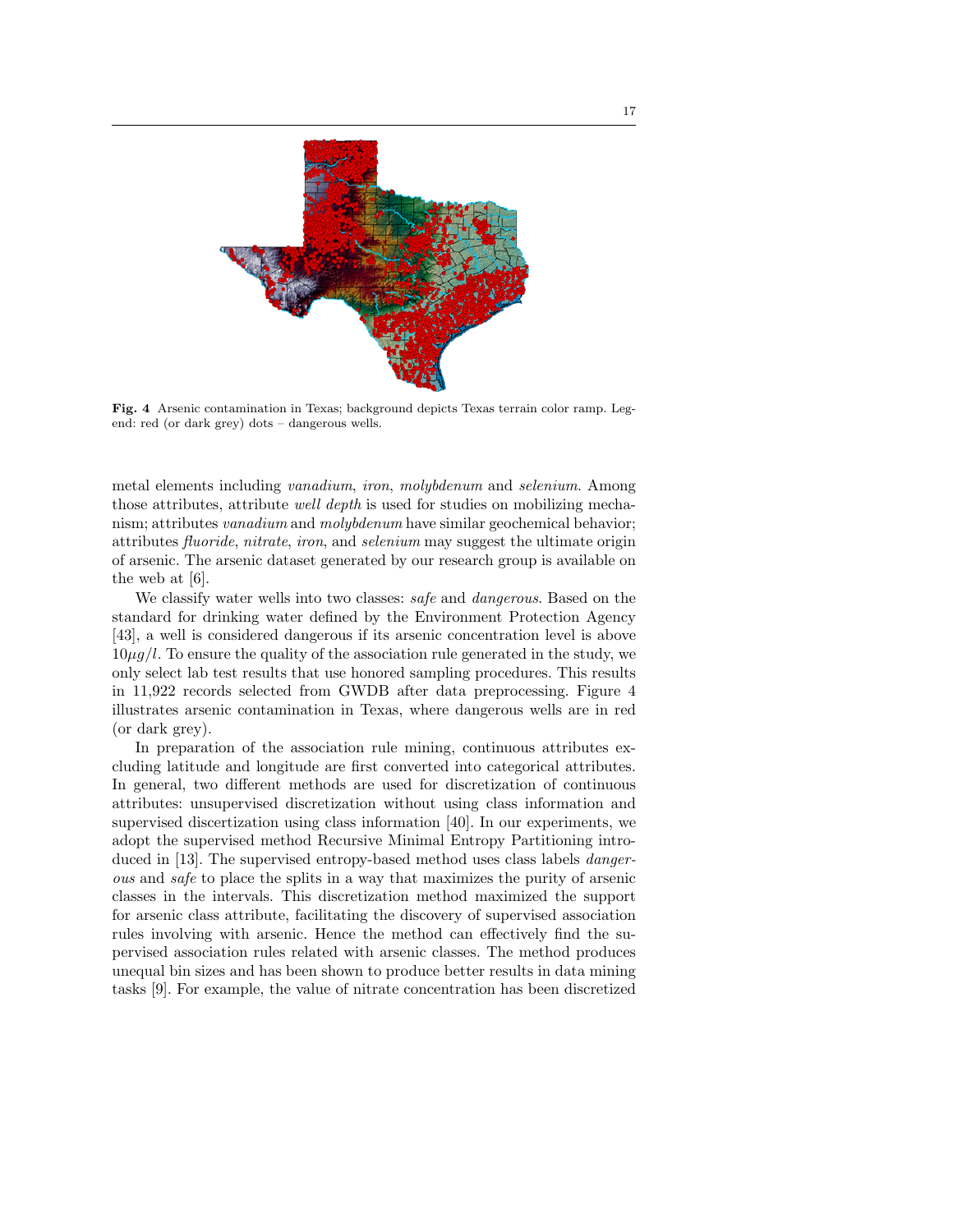

Fig. 5 Interesting regions are identified using  $\beta = 1.01$ ,  $\eta = 1$ ,  $\gamma_1 = 0.5$ ,  $\gamma_2 = 1.5$ ,  $R_+ =$ 1,  $R- = 1$ . Average region purity = 0.85.

into five intervals with respect to the arsenic classes: (0,0.085], (0.085,0.455],  $(0.455,16.1]$ ,  $(16.1,28.085]$ , and  $(28.085,\infty)$  (measurement unit  $mq/l$ ).

# 5.2 Experimental Results and Evaluation

We have re-discovered several interesting risk regions with high arsenic concentrations (hot spots), which have been studied by geoscientists before. We have also identified regions with low arsenic concentrations (cold spots). The association rules that we constructed from those identified regions can help geoscientists identify the causes of high arsenic concentrations in different regions. We now present our results with validation from the published results in geoscience for both region discovery and association rule mining and scoping.

In region discovery, the SCMRG algorithm is applied to a dataset that consists of longitude and latitude of wells along with arsenic class labels dangerous or safe using Equation 2. Figure 5 depicts the result of the top four regions that have received the highest reward. Specifically, Regions 1 and 3 have high density of dangerous wells, and Regions 2 and 4 have high density of safe wells. Hot spot Region 1 overlaps with the arsenic risk zone reported in the National Water-Quality Assessment Program [27], and hot spot Region 3 is confirmed as an arsenic risk zone by Parker's work [33].

If we are interested in finding larger regions with lower purity, using a larger value of  $\beta$  results in a bigger size of the regions. Figure 6 shows enlarged regions when  $\beta$  is increased from 1.01 to 1.035. In our experiments, we adjusted the granularity of regions by the quality of rules discovered in step 3. We observed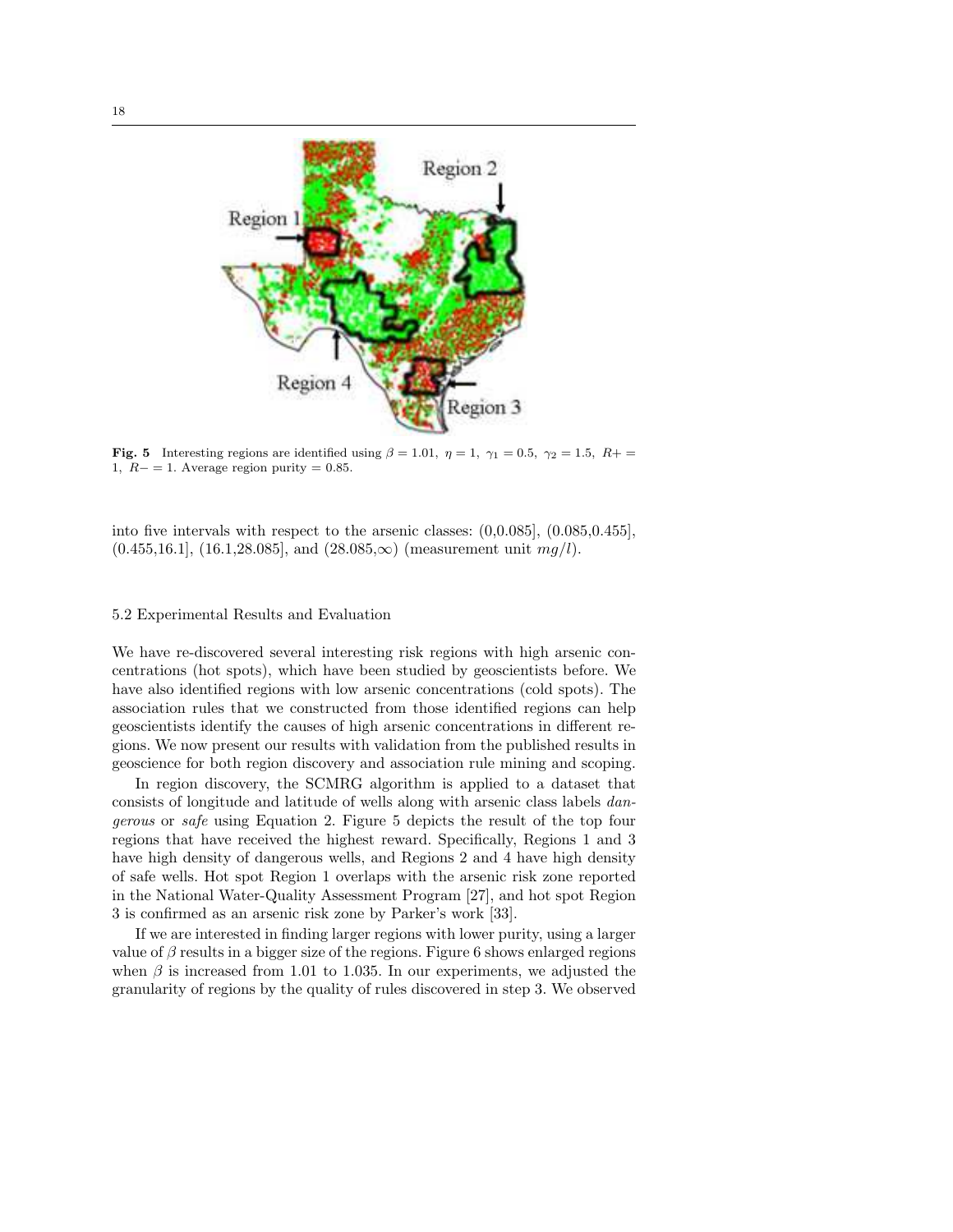

Fig. 6 Interesting regions are identified using  $\beta = 1.035$ ,  $\eta = 1$ ,  $\gamma_1 = 0.5$ ,  $\gamma_2 = 1.5$ ,  $R_+ =$ 1,  $R- = 1$ . Average region purity = 0.83.

that  $\beta = 1.01$  and  $\eta = 1$  give us the best results in the rules constructed in supervised association rule mining.

The Supervised Apriori Gen algorithm is used to generate frequent itemsets for all the regions identified. We use  $min\_support = 10\%$  and  $min\_confidence =$ 70% thresholds for the experiments. We present the first few rules for the regions investigated, which are all meaningful and important according to the arsenic study literature.

Mining regional rules in arsenic hot spots discovers attributes that are associated with high arsenic concentrations; in cold spots it discovers attributes related to low arsenic concentrations. For example, in Region 3 of Figure 5, we discover

> is\_a(X, Well) ∧ nitrate(X, 0 – 0.085)  $\rightarrow$  arsenic\_level(X, dangerous) (100%). (1)

The rule states, with 100% confidence, that the wells in Region 3 with nitrate concentrations lower than  $0.085mg/l$  have dangerous arsenic concentrations. The strong association between nitrate and high arsenic concentrations is verified by Hudak's work [19] in environmental geology.

In Region 1 of Figure 5, we also discover

is  $a(X, Well) \wedge vanadium(X, 20.05 - 37.95) \wedge selenium(X, 74.55 - \infty)$  $\rightarrow arsenic\_level(X, \; dangerous)$  (100%). (2)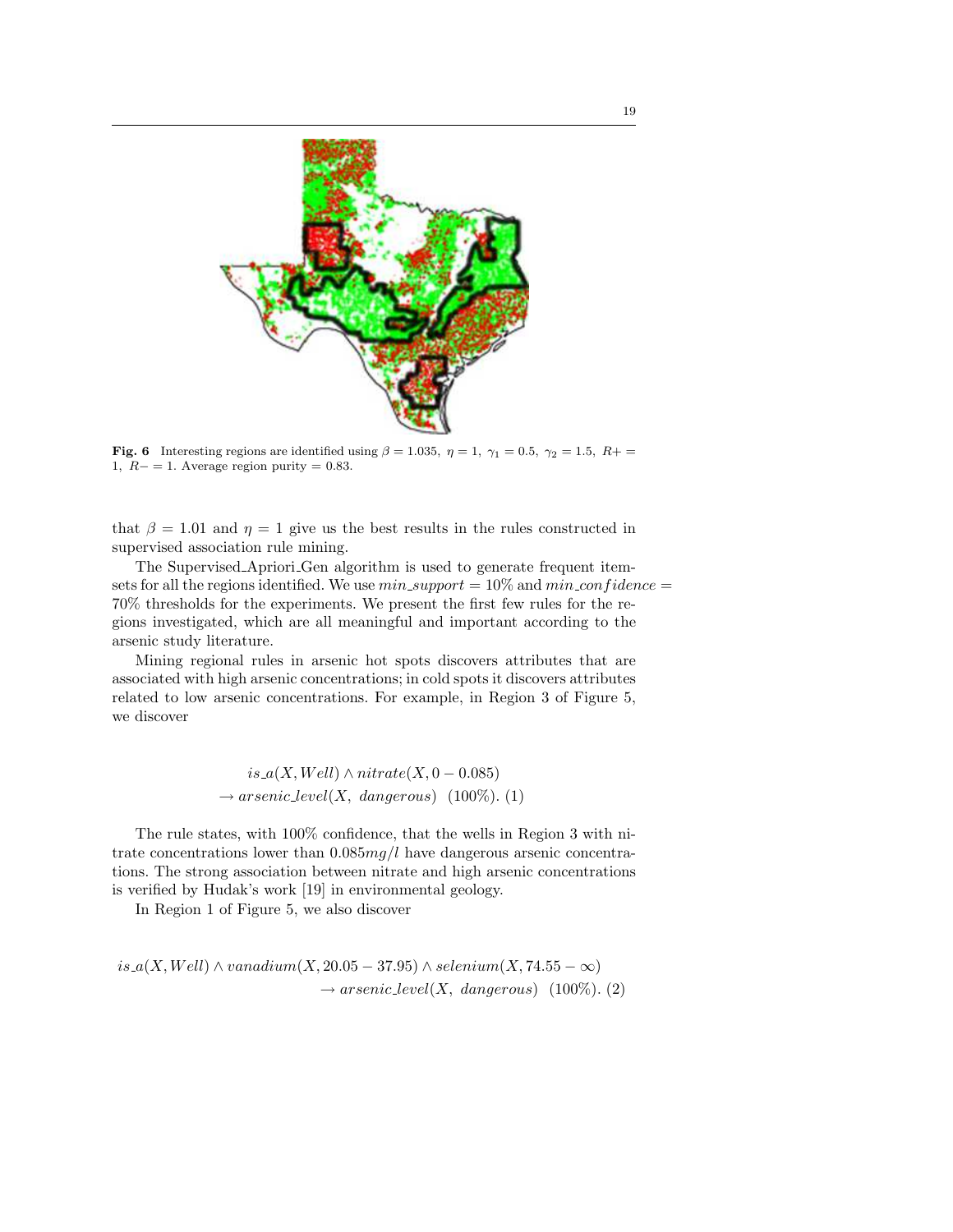The rule states with 100% confidence that the wells in Region 1, with vanadium concentrations between 20.05 and  $37.95\mu q/l$  and selenium concentrations larger than  $74.55\mu g/l$ , have dangerous arsenic concentrations. Our discovery is confirmed by the work of Lee et al. in [23].

Our experiment results also show some novel rules that have not been reported in the literature of arsenic analysis. For example, in Region 1 the following rule is discovered:

$$
is\_\alpha(X, Well) \land depth(X, 0-215.5) \land iron(X, 19.65-20.05)
$$
  

$$
\rightarrow arsenic\_level(X, dangerous) \ (100\%). \ (3)
$$

The rule indicates that shallow wells with a certain range of iron concentrations are associated with high arsenic concentrations. We hope that the results from our study will help domain experts in selecting interesting hypotheses for further scientific exploration.

Furthermore, we are interested to know whether the rules are different in different regions. We compared the sets of rules generated for Regions 1 and Region 3 (hot spots), as well as for Region 2 and Region 4 (cold spots). Due to different geographical structure and farm activities of the study area, the spatial risk patterns associated with arsenic are different in each region. For example, comparing the previously studied rule 1 identified in Region 3 with rule 4 extracted from Region 1:

$$
is.a(X, Well) \land nitrate(X, 28.085 - \infty) \land fluoride(X, 4.605 - \infty)
$$
  

$$
\rightarrow arsenic\_level(X, dangerous) \quad (100\%). \tag{4}
$$

Instead of being related to relatively low concentrations of nitrate (<  $0.085mg/l$ , the rule says that with 100% confidence, the wells in Region 3, with high nitrate concentrations ( $> 28.085mg/l$ ) and fluoride concentrations higher than 4.605  $mq/l$ , have dangerous arsenic concentrations.

Rules in Regions 2 and 4 (cold spots) shed light on what may prevent high arsenic concentrations. For example, we find the following rule, discovered both in Regions 2 and 4, states what is associated with low arsenic concentrations.

> $is_ a(X, Well) \wedge nitrate(X, 0.455 - 16.1) \wedge$  $fluoride(X, 0.095 - 0.315) \wedge vanadium(X, 3.25 - 5.945)$  $\rightarrow$  arsenic\_level(X, safe) (100\%) (5)

In comparison, we also mine supervised association rules in the whole dataset. After some exploratory experiments, we found that by reducing the value of  $min\_support$  from 10% to 1%, we are able to identify more interesting rules globally. However, in this case more than 100,000 rules are generated. It is painstaking to evaluate all these rules to find any meaningful ones. On the other hand, up to 300 rules on average are identified per region using our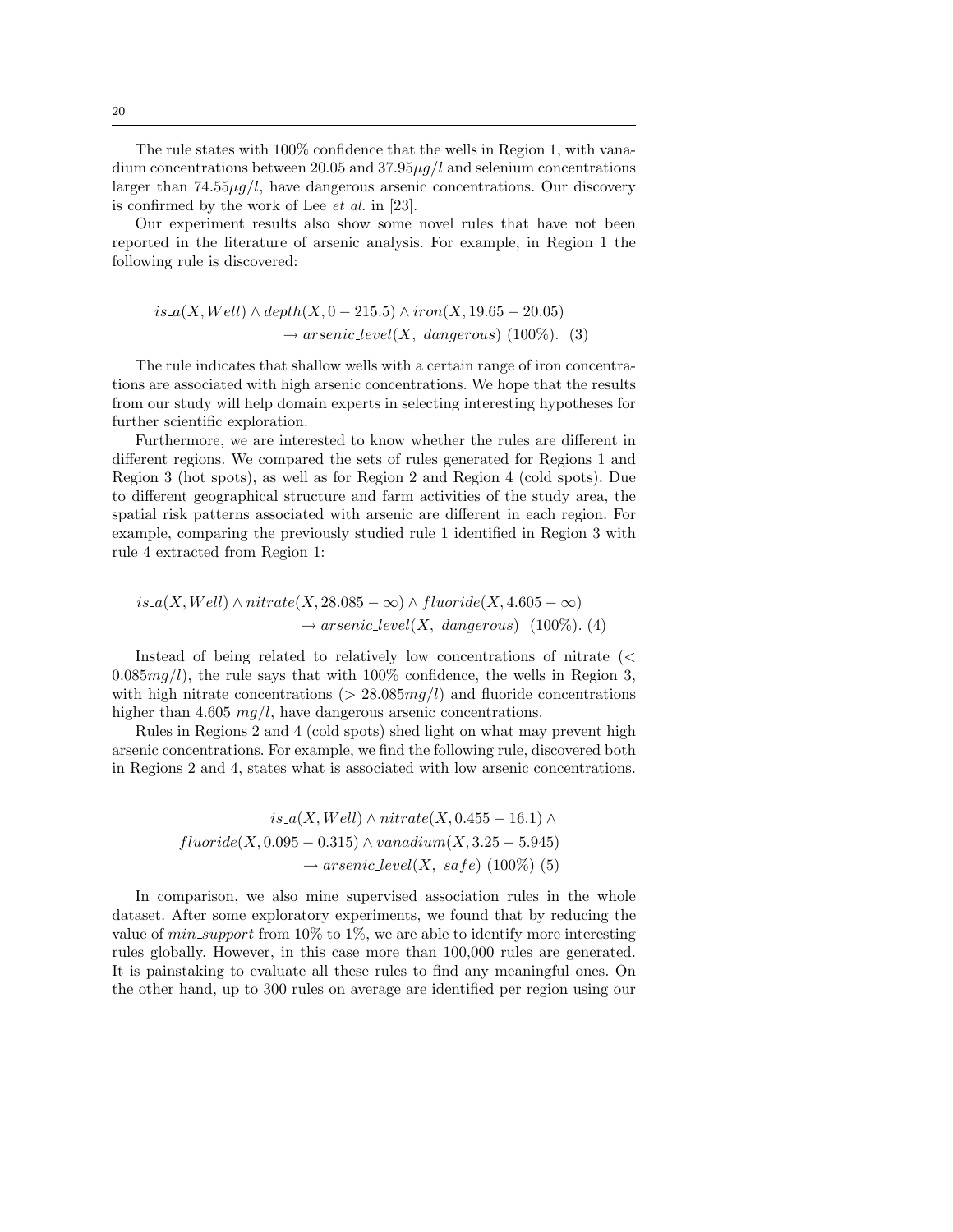regional rule mining. The need to use low support values for complete datasets has also been observed by [24]. However, all the regional rules (rules 1 to 5) that we discussed previously were not able to be identified due to low global confidence or support. Not surprisingly, statewide association rule mining finds very trivial and general rules, such as

$$
is_a(X, Well) \land water\_use(X, "by human beings") \land arsenic\_level(X, safe)
$$
  

$$
\rightarrow inside(X, Basin19) \quad (86\%)
$$
 (6)

It claims that wells which are used by human beings and have safe arsenic concentrations are very likely (confidence is 86%) located in river basin 19 (in San Antonio area). It is a well-known fact in Texas.

We use the same clustering algorithm SCMRG but a different fitness function  $i_{scope}$  (Equation 3) for regional association rule scoping. The following four regional association rules with 100% confidence from Regions 1, 2, 3, and 4 are used as illustration examples in the rest of this section for regional association rule scoping. Association rules 1 and 3 are confirmed in arsenic literature [19, 23].

Association Rule 1

 $nitrate(X, 28.31 - \infty) \wedge arsenic\_level(X, dangerous) \rightarrow depth(X, 0 - 251.5)$ 

Association Rule 2

$$
depth(X, 0-251.5) \wedge fluoride(X, 0-0.085) \rightarrow arsenic-level(X, safe)
$$

Association Rule 3

 $nitrate(X, 0 - 0.085) \rightarrow arsenic\_level(X, dangerous)$ 

Association Rule 4

## $depth(X, 251.5 - \infty) \land nitrate(X, 0.265 - 16.1) \rightarrow arsenic\_level(X, safe)$

Figure 7 depicts the scope of four association rules above. The scope of an association rule can contain several regions. The scope of Association Rule 1 (top row, left column) overlaps with the Texas High Plains. In this area, shallow depth wells  $\langle$  251.5 feet) indicate the aquifer is thin; thus, nitrate comes from surface contamination ( $> 28.31$   $MG/L$ ). Arsenic contamination is of geological origin and is then enhanced by the lack of dilution because the aquifer is thin. The scope of Association Rule 3 (bottom row, left column) is applicable to the whole Texas Gulf Coast because the geology there is similar. The scope of Association Rules 2 and 4 represents the areas where arsenic contamination is low. They are interesting places that domain scientists will explore in the future.

It is also important to point out that the scope of an association rule indicates how global, regional, or local a pattern is. For example, the scope of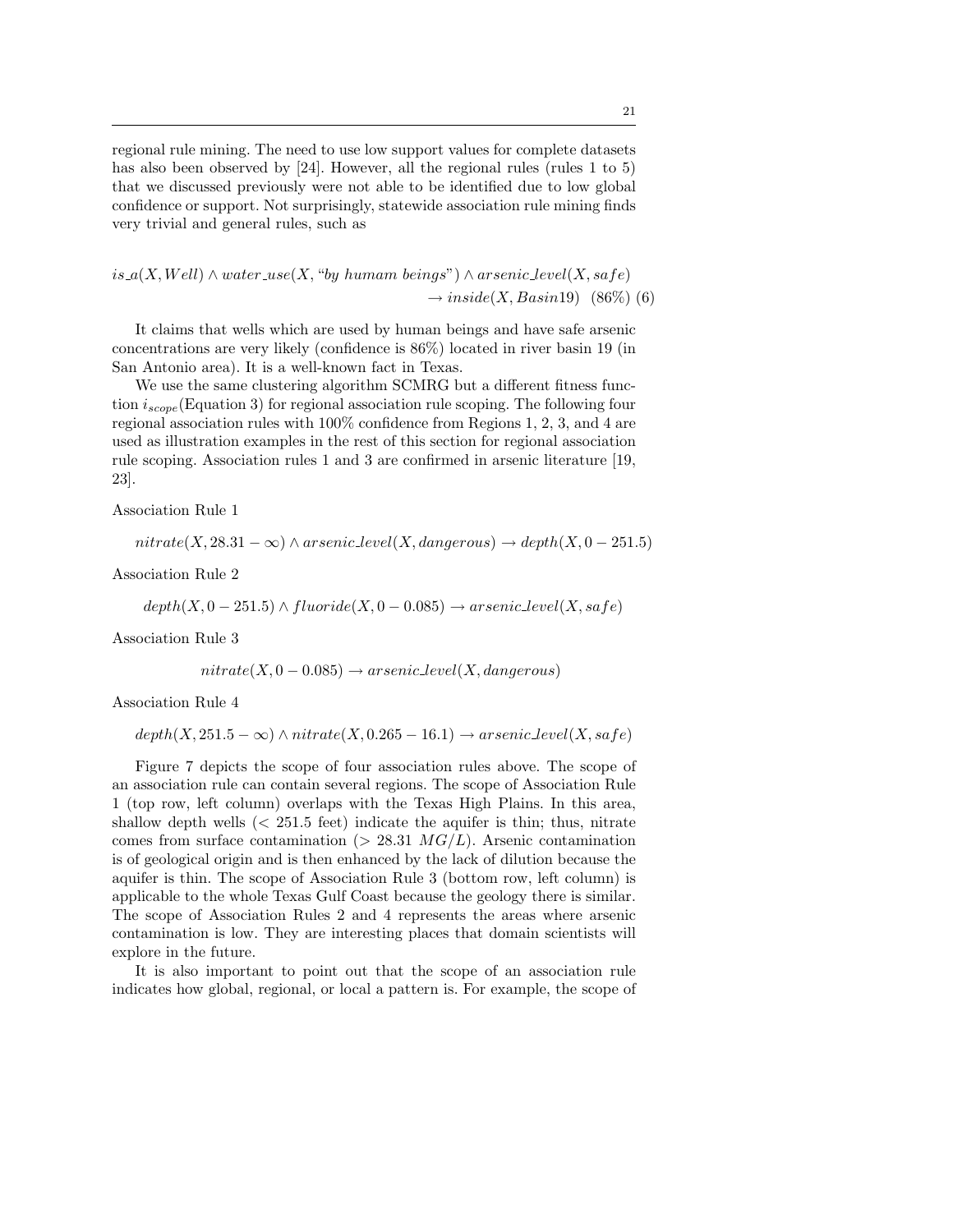

Fig. 7 Region - Regional association rule - Scope using  $\beta = 1.01$ ,  $\eta_1 = 1, \eta_2 = 1.1$ ,  $\delta_1 =$  $\delta_2 = 0.9$ ,  $min\_sup = 10\%$ ,  $min\_conf = 80\%$ . Legend: regions are highlighted by bold border line; scopes are in color blue (or light grey).

the association rule 4 in Figure 7 covers a large percentage of the global space  $(> 75\%)$ . We find that the association rule 4 is also valid (holds with 85%) confidence) in the global dataset. Hence, it is indeed a global association rule. However, none of the other three association rules are discovered globally. We can also fine-tune the measure of interestingness for association rule scoping by varying its support and confidence thresholds for a given association rule. Figure 8 shows how the scope of the association rule 3 changes using different confience and support thresholds. Typically, a lower value of the  $min\_sup$ results in a larger scope; a higher value of the  $min\_conf$  results in a smaller scope.

Our SCMRG algorithm is computationally efficient. On average, it takes 3.031 seconds for hot spots/cold spots discovery, and 4.68 seconds for regional association rule scoping. The computer has an Intel $(R)$  Pentium $(R)$  M, a CPU 1.2GHz, and 632 MB of RAM. The algorithm can be accessed on the Web at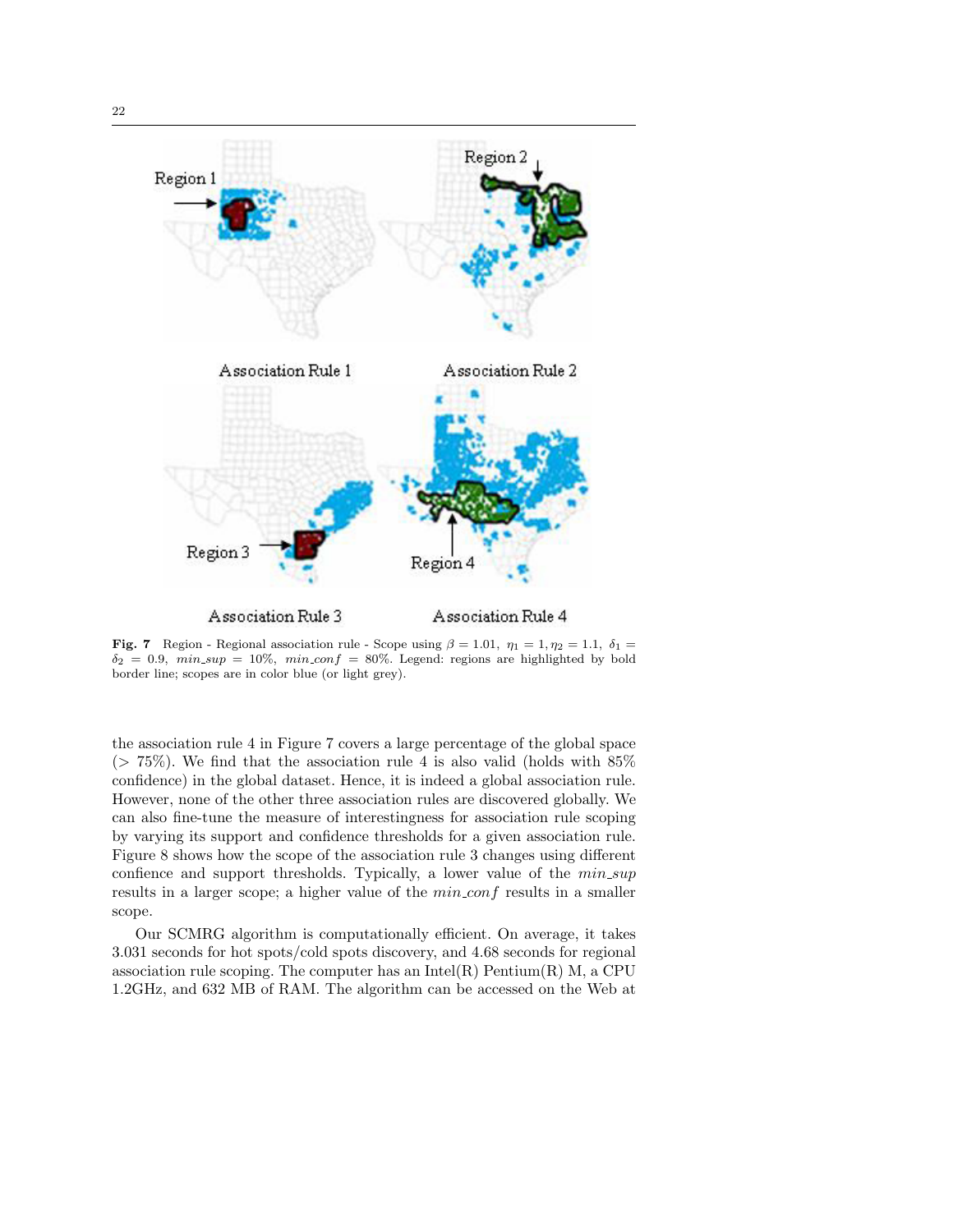

Fig. 8 The scope of a particular rule changes based on the different values of  $min\_sup$  and min\_conf.  $\beta = 1.01$ ,  $\eta_1 = 1$ ,  $\eta_2 = 1.1$ ,  $\delta_1 = \delta_2 = 0.9$ ,  $min\_sup = 10\%$ ,  $min\_conf = 80\%$ .

our open source project Cougar<sup>2</sup> Java Library for Machine Learning and Data Mining Algorithms [5].

# 6 Discussion

One critical requirement for spatial data mining is the capability to analyze datasets at different levels of granularity, as well as analyze the data globally. We face two special challenges in regional association mining and scoping: (1) how to determine regions from which regional association rules will be extracted, and (2) how to evaluate the scope of regional association rules. We solve the first issue using a reward-based region discovery algorithm that employs a grid-based supervised approach to identify interesting subregions in spatial datasets. We address the second problem by exploiting the duality between regional patterns and regions: regions are used to discover regional association rules, then regional association rules are used to determine places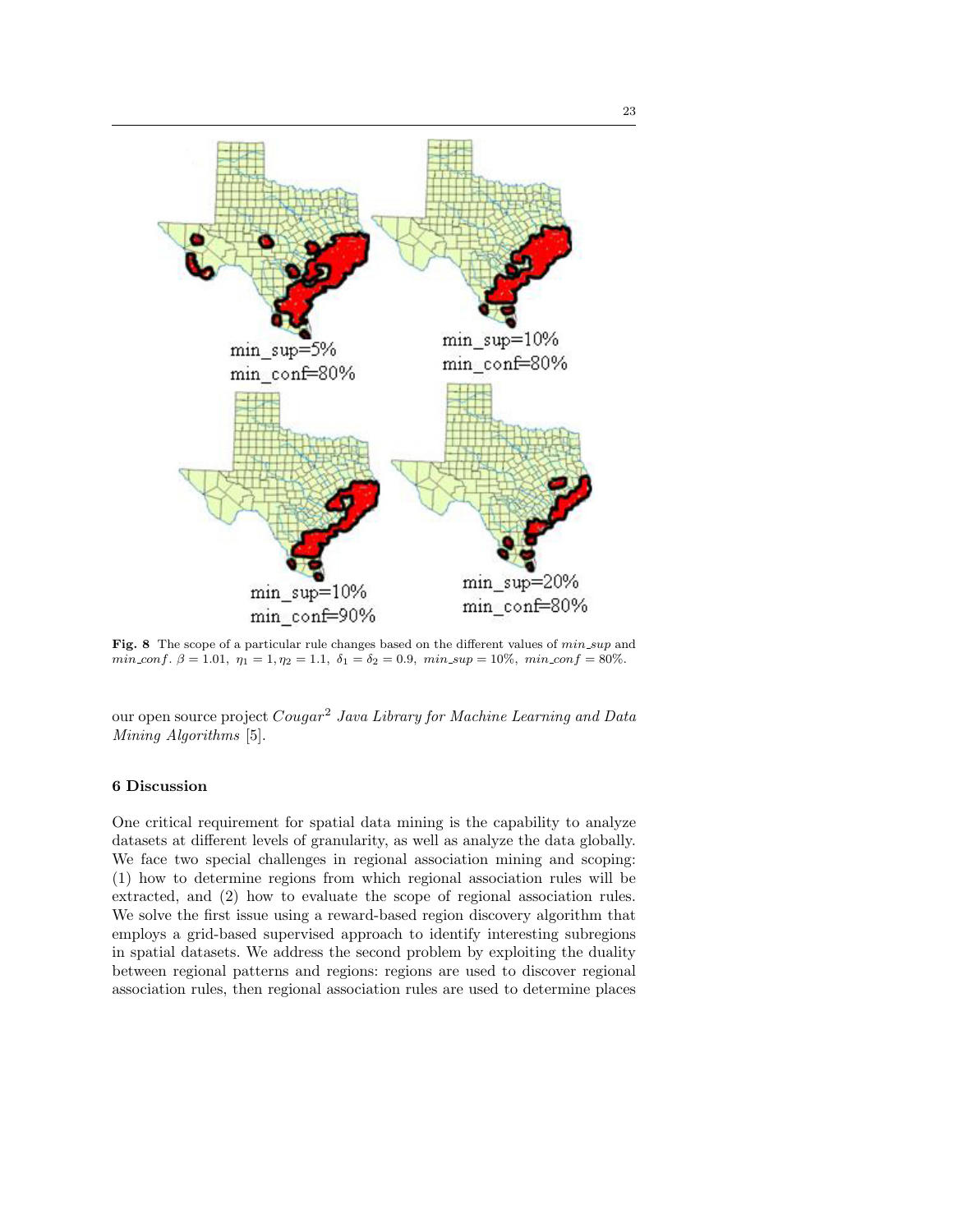in which the association rules are valid. Such regions, defined as the scopes of regional patterns, provide a quantitative measure of how significant a regional association rule is in the global space. We evaluate the proposed framework in a real-world case study to identify spatial risk patterns and risk zones of arsenic in the Texas water supply. We have identified arsenic hot spots and cold spots, created regional rules from the obtained regions, and rediscovered associations that have already been reported in the scientific literature. Moreover, our approach identified several new relationships between arsenic and other factors which provide scientists with novel hypotheses for further exploration.

#### References

- 1. C. C. Aggarwal, C. M. Procopiuc, and P. S. Yu. Finding localized associations in market basket data. IEEE Transactions on Knowledge and Data Engineering, 14:51–62, 2002.
- 2. R. Agrawal, T. Imielinski, and A. N. Swami. Mining association rules between sets of items in large databases. In P. Buneman and S. Jajodia, editors, Proceedings of the 1993 ACM SIGMOD International Conference on Management of Data, pages 207– 216, Washington, D.C., 26–28 1993.
- 3. S. Bistarelli and F. Bonchi. Interestingness is not a dichotomy: Introducing softness in constrained pattern mining. In the Ninth European Conference on Principles and Practice of Knowledge Discovery in Databases (PKDD), Lecture Notes in Computer Science, volume 3721, Porto, Portugal, October 2005. Springer.
- 4. A. J. Brimicombe. Cluster detection in point event data having tendency towards spatially repetitive events. In the 8th Intl. Conf. on GeoComputation, 2005.
- 5. CougarSquared Data Mining and Machine Learning Framework, Data Mining and Machine Learning Group, University of Houston. https://cougarsquared.dev.java.net/, 2008.
- 6. Data Mining and Machine Learning Group, University of Houston. http://www.tlc2.uh.edu/dmmlg/Datasets, 2008.
- 7. W. Ding, C. F. Eick, J. Wang, and X. Yuan. A framework for regional association rule mining in spatial datasets. In The 6th IEEE International Conference on Data Mining  $(ICDM)$ , Dec. 2006.
- 8. W. Ding, C. F. Eick, X. Yuan, J. Wang, and J.-P. Nicot. On regional association rule scoping. In the International workshop on Spatial and Spatio-temporal Data Mining in Cooperation with IEEE ICDM 2007, Omaha, NE, USA, October 2007.
- 9. J. Dougherty, R. Kohavi, and M. Sahami. Supervised and unsupervised discretization of continuous features. In International Conference on Machine Learning, pages 194–202, 1995.
- 10. M. J. Egenhofer and R. D. Franzosa. Pointset topological spatial relations. International Journal for Geographical Information Systems, 5(2):161–174, 1991.
- 11. S. EH. The interpretation of interaction in contingency tables. Journal of the Royal Statistical Society, B13:238–241, 1951.
- 12. C. Eick, B. Vaezian, D. Jiang, and J. Wang. Discovering of interesting regions in spatial data sets using supervised cluster. In PKDD'06, 10th European Conference on Principles and Practice of Knowledge Discovery in Databases, 2006.
- 13. U. M. Fayyad and K. B. Irani. Multi-interval discretization of continuous-valued attributes for classification learning. In M. Kaufmann, editor, Proceedings of the 13th International Joint Conference on Artificial Intelligence, pages 1022–1027, 1993.
- 14. A. Getis and J. K. Ord. The analysis of spatial association by use of distance statistics. Geographical Analysis, 24:189–206, 1992.
- 15. M. F. Goodchild. The fundamental laws of GIScience. Invited talk at University Consortium for Geographic Information Science, University of California, Santa Barbara, 2003.
- 16. J. Han, M. Kamber, and A. K. H. Tung. Spatial clustering methods in data mining: A survey. In Geographic Data Mining and Knowledge Discovery, 2001.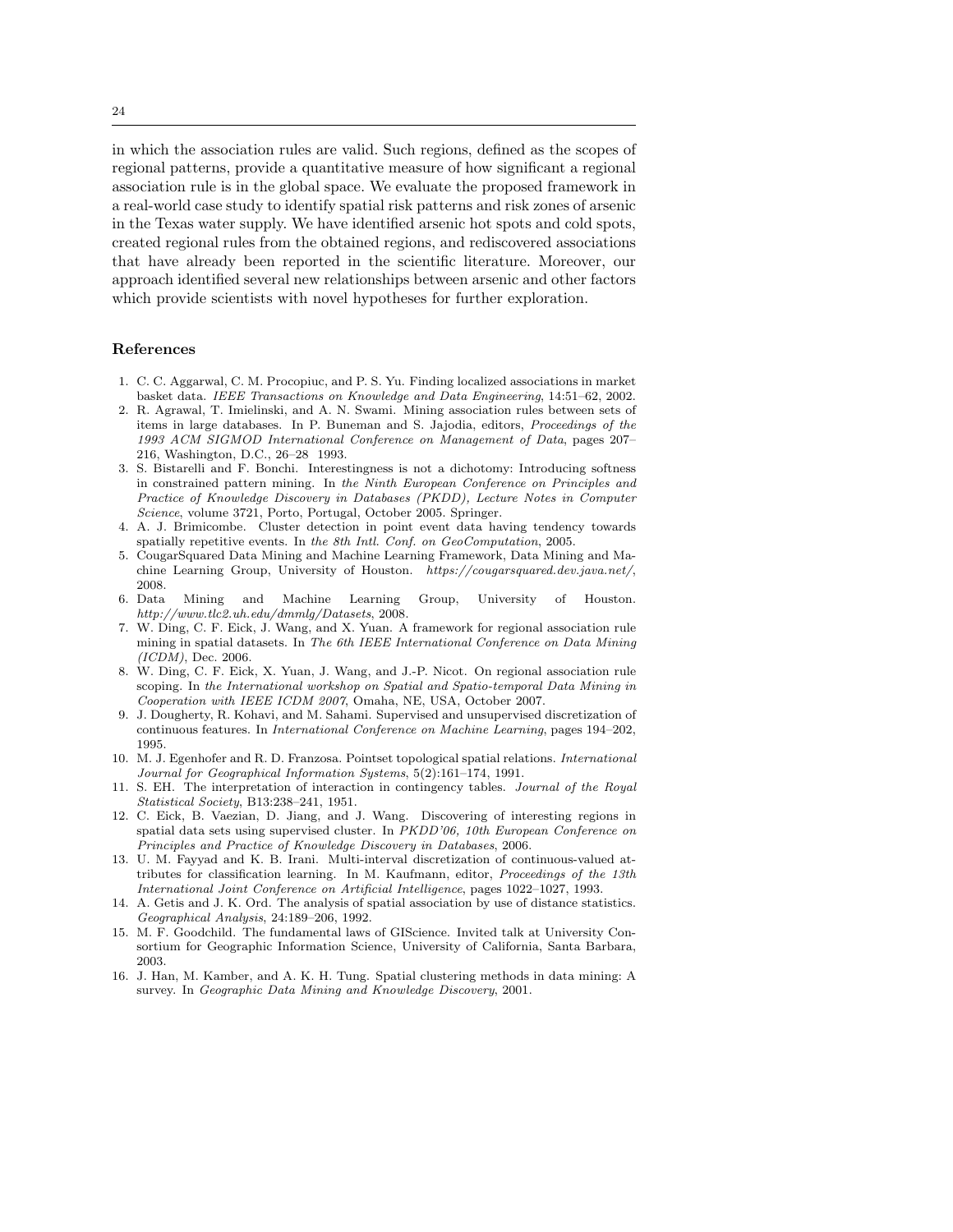- 17. Y. Huang, J. Pei, and H. Xiong. Mining co-location patterns with rare events from spatial data sets. Geoinformatica, 10(3):239-260, 2006.
- 18. Y. Huang and P. Zhang. On the relationships between clustering and spatial co-location pattern mining. In ICTAI '06: Proceedings of the 18th IEEE International Conference on Tools with Artificial Intelligence, pages 513–522, 2006.
- 19. P. F. Hudak. Arsenic, nitrate, chloride and bromide contamination in the gulf coast aquifer, south-central Texas, USA. Intl. Journal of Environmental Studies, 60:123–133, 2003.
- 20. G. Karypis, E.-H. S. Han, and V. Kumar. Chameleon: Hierarchical clustering using dynamic modeling. IEEE Computer, 32(8):68–75, 1999.
- 21. K. Koperski and J. Han. Discovery of spatial association rules in geographic information databases. In M. J. Egenhofer and J. R. Herring, editors, *Proc. 4th Int. Symp. Advances* in Spatial Databases, SSD, volume 951, pages 47–66, 6–9 1995.
- 22. M. Kulldorff. Prospective time periodic geographical disease surveillance using a scan statistic. Journal Of The Royal Statistical Society Series A, 164:61–72, 2001.
- 23. L. M. Lee and B. Herbert. A GIS survey of arsenic and other trace metals in groundwater resources of Texas. In Natural Arsenic in Groundwater: Science, Regulation, and Health Implications (Posters), 2001.
- 24. W. Li, J. Han, and J. Pei. CMAR: Accurate and efficient classification based on multiple class-association rules. In International Conference on Data Mining (ICDM'01), San Jose, CA, Nov. 2001.
- 25. Merriam-Webster Online Dictionary. http://www.merriam-webster.com, 2008.
- 26. R. Munro, S. Chawla, and P. Sun. Complex spatial relationships. In The Third IEEE International Conference on Data Mining (ICDM), 2003.
- 27. National Water-Quality Assessment Program, U.S. Department of the Interior and U.S. Geological Survey. Ground-Water Quality of the Southern High Plains Aquifer, Texas and New Mexico, Open-File Report 03-345, 2001.
- 28. S. Openshaw. Two exploratory space-time attribute pattern analysers relevant to GIS. In S. Fotheringham and P. Rogerson, editors, Spatial Analysis and GIS, pages 83–104, London, 1994. Taylor and Francis.
- 29. S. Openshaw. Developing automated and smart spatial pattern exploration tools for geographical information systems applications. The Statistician, 44(1):3–16, 1995.
- 30. S. Openshaw. Geographical data mining: Key design issues. In GeoComputation, 1999.
- 31. J. K. Ord and A. Getis. Local spatial autocorrelation statistics: Distributional issues and an application. Geographical Analysis, 27(4):286–306, 1995.
- 32. S. Papadimitriou, A. Gionis, P. Tsaparas, A. Visnen, H. Mannila, and C. Faloutsos. Parameter-free spatial data mining using MDL. In 5th International Conference on Data Mining (ICDM) 2005, 2005.
- 33. R. Parker. Ground water discharge from mid-tertiary rhyolitic ash-rich sediments as the source of elevated arsenic in south texas surface waters. In Natural Arsenic in Groundwater: Science, Regulation, and Health Implications, 2001.
- 34. J. F. Roddick and M. Spiliopoulou. A bibliography of temporal, spatial and spatiotemporal data mining research. In SIGKDD Explorations, volume 1, pages 34-38, 1999.
- 35. S. Shekhar. Spatial data mining: Accomplishments and research needs. Keynote speech at GIScience 2004 ( 3rd Bi-annual International Conference on Geographic Information Science), 2004.
- 36. S. Shekhar and S. Chawla. Spatial Databases: A Tour. Prentice Hall, (ISBN 013-017480- 7), 2003.
- 37. S. Shekhar, Y. Huang, and H. Xiong. Discovering colocation patterns from spatial data sets: a general approach. IEEE Transactions on Knowledge and Data Engineering, 16:1472–1485, 2004.
- 38. S. Shekhar, P. Zhang, Y. Huang, and R. R. Vatsavai. Book chapter in data mining: Next generation challenges and future directions. In H. Kargupta and A. Joshi, editors, Spatial Data Mining. AAAI/MIT Press, 2003.
- 39. A. Smith and C. Hopenhayn-Rich. Cancer risks from arsenic in drinking water. In Environmental Health Perspectives, volume 97, pages 259–267, 1992.
- 40. P.-N. Tan, M. Steinbach, and V. Kumar. Introduction to Data Mining. Addison-Wesley, 2006.